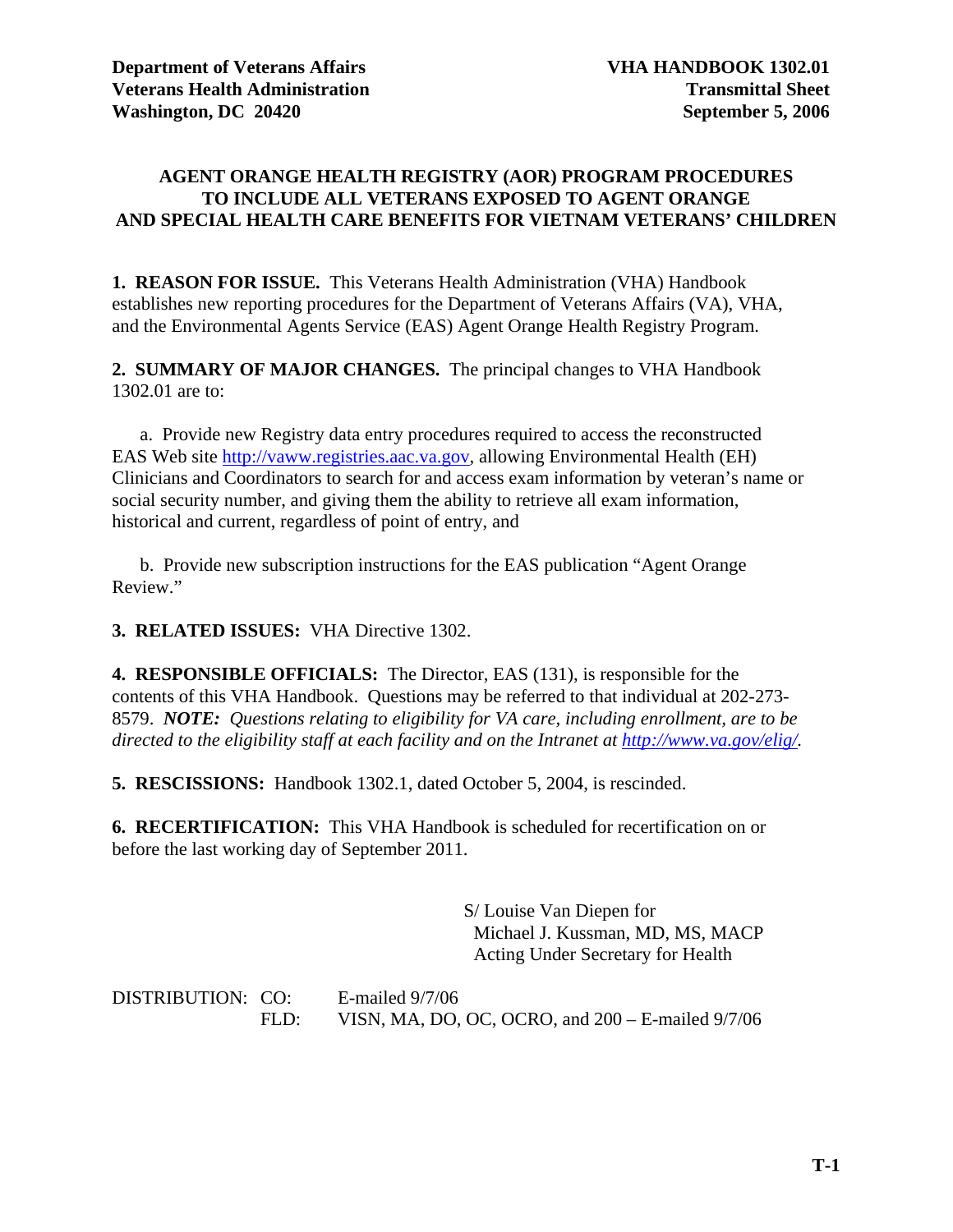# **CONTENTS**

# **AGENT ORANGE HEALTH REGISTRY (AOR) PROGRAM PROCEDURES TO INCLUDE ALL VETERANS EXPOSED TO AGENT ORANGE AND SPECIAL HEALTH CARE BENEFITS FOR VIETNAM VETERANS' CHILDREN**

| <b>PARAGRAPH</b><br><b>PAGE</b>                                                         |
|-----------------------------------------------------------------------------------------|
|                                                                                         |
|                                                                                         |
|                                                                                         |
|                                                                                         |
|                                                                                         |
| 6. Health Registry Participation Does Not Constitute a Formal Claim for Compensation  2 |
| 7. Special Health Care Benefits for Vietnam Veterans' Children Born with Spina Bifida   |
| 8. Special Benefits for Women Vietnam Veterans' Children with Birth Defects             |
|                                                                                         |
|                                                                                         |
|                                                                                         |
|                                                                                         |
|                                                                                         |
|                                                                                         |
|                                                                                         |
|                                                                                         |
|                                                                                         |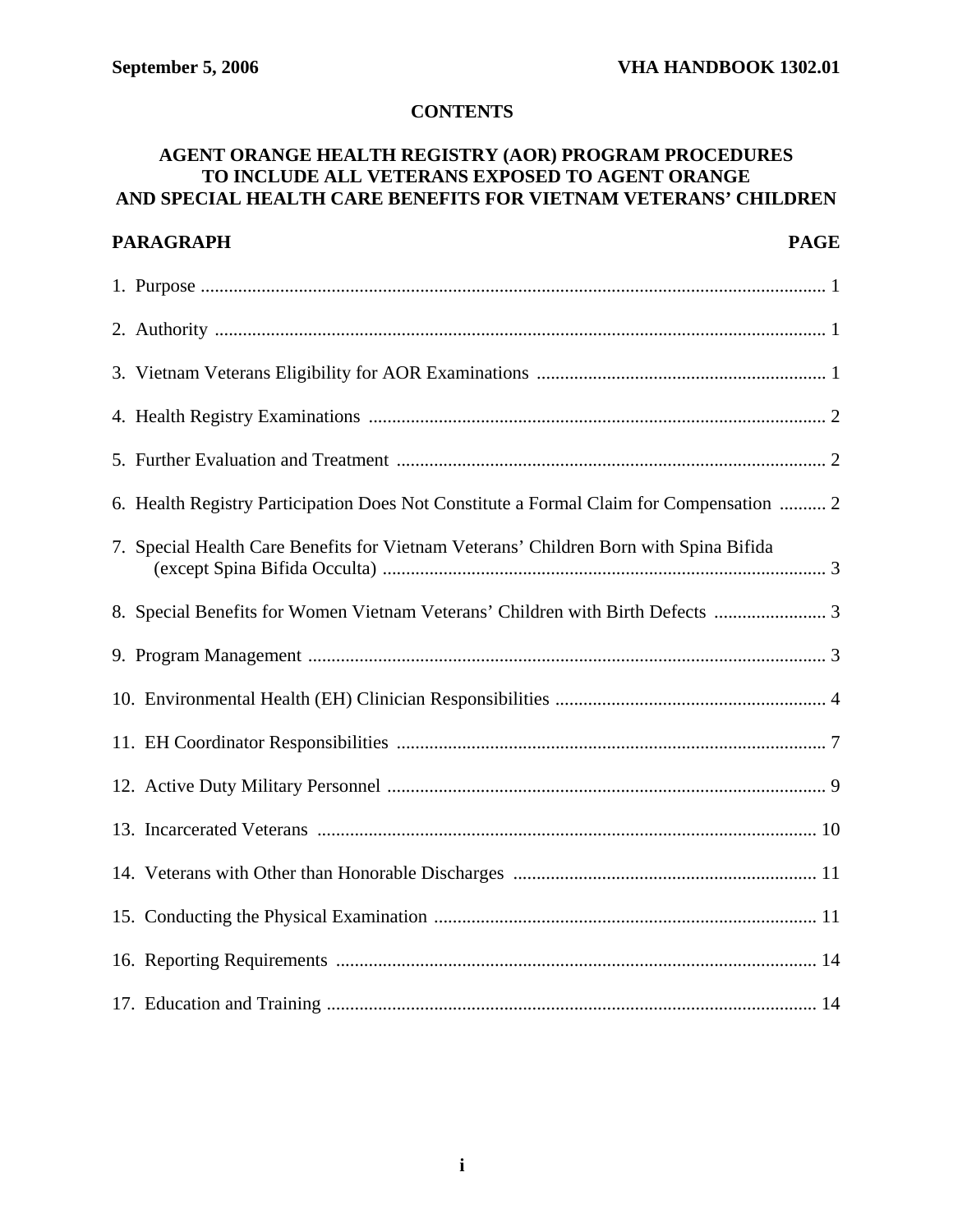# **APPENDIX PAGE**

# **APPENDICES**

| A Sample Agent Orange Follow-up Letter (Medical Problems                        |  |
|---------------------------------------------------------------------------------|--|
| B Sample Agent Orange Follow-up Letter (Medical Problems Indicated for Veterans |  |
| C Sample Agent Orange Follow-up Letter (No Medical Problems for                 |  |
|                                                                                 |  |
|                                                                                 |  |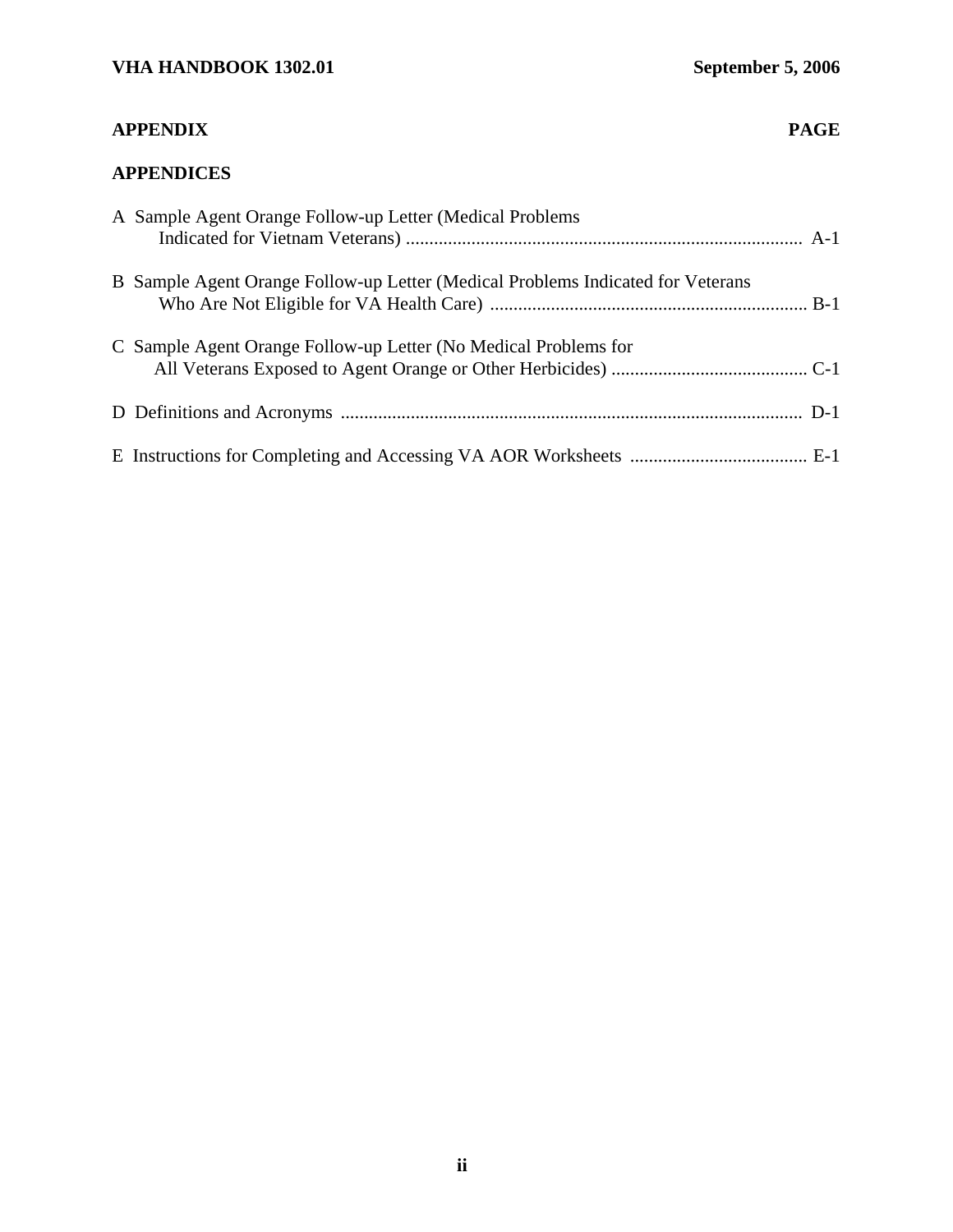#### **AGENT ORANGE HEALTH REGISTRY (AOR) PROGRAM PROCEDURES TO INCLUDE ALL VETERANS EXPOSED TO AGENT ORANGE AND SPECIAL HEALTH CARE BENEFITS FOR VIETNAM VETERANS' CHILDREN**

# **1. PURPOSE**

 This Veterans Health Administration (VHA) Handbook sets forth clinical and administrative procedures related to the maintenance of the VHA Agent Orange Health Registry (AOR) program of physical examinations for eligible, concerned, Vietnam veterans who served in the Republic of Vietnam between 1962 and 1975, veterans who served in Korea during 1968 or 1969, and any United States (U.S.) veterans who may have been exposed to dioxin, or other toxic substance in an herbicide or defoliant, during the conduct of, or as a result of, the testing, transporting, or spraying of herbicides for military purposes.

# **2. AUTHORITY**

 a. Under Public Law (Pub. L.) 102-585 Section 703, the Secretary of Veterans Affairs may provide, upon request, a health examination, consultation, and counseling to a veteran who is eligible for listing or inclusion in any health-related registry administered by the Secretary of Veterans Affairs. Under this authority, the Department of Veterans Affairs (VA) must provide registry examinations to veterans who served in Korea in 1968 or 1969, and/or any other U. S. veteran who may have been exposed to dioxin, or other toxic substance in an herbicide or defoliant, during the conduct of military operations, or as a result of, the testing, transporting, or spraying of herbicides for military purposes, and who requests an AOR examination. The results of such an examination are to be included in the AOR.

 b. Pub. L. 100-687, the Veterans' Judicial Review Act of 1988, requires the Secretary of Veterans Affairs to organize and update the information contained in the VA AOR, enabling VA to notify Vietnam era veterans who served in the Republic of Vietnam of any increased health risks resulting from exposure to dioxin or other toxic agents. *NOTE: VA must continue to meet this mandate and extend it to include all other veterans who qualify for inclusion and participation in the AOR.* 

#### **3. VETERANS ELIGIBILITY FOR AO HEALTH REGISTRY EXAMINATIONS**

Health registry examinations must be provided to:

 a. Any U.S. male or female Vietnam era veteran who served in the Republic of Vietnam between 1962 and 1975, regardless of length of service (i.e., 1 hour, 1 day, 1 month, 1 year, etc.). Verification of service during the Vietnam era is required. *NOTE: Inasmuch VA presumes that a veteran was exposed to phenoxy herbicides during any service in Vietnam, a verified claim of such in-country service constitutes the required contention of exposure and establishes eligibility for registry examinations within these provisions.*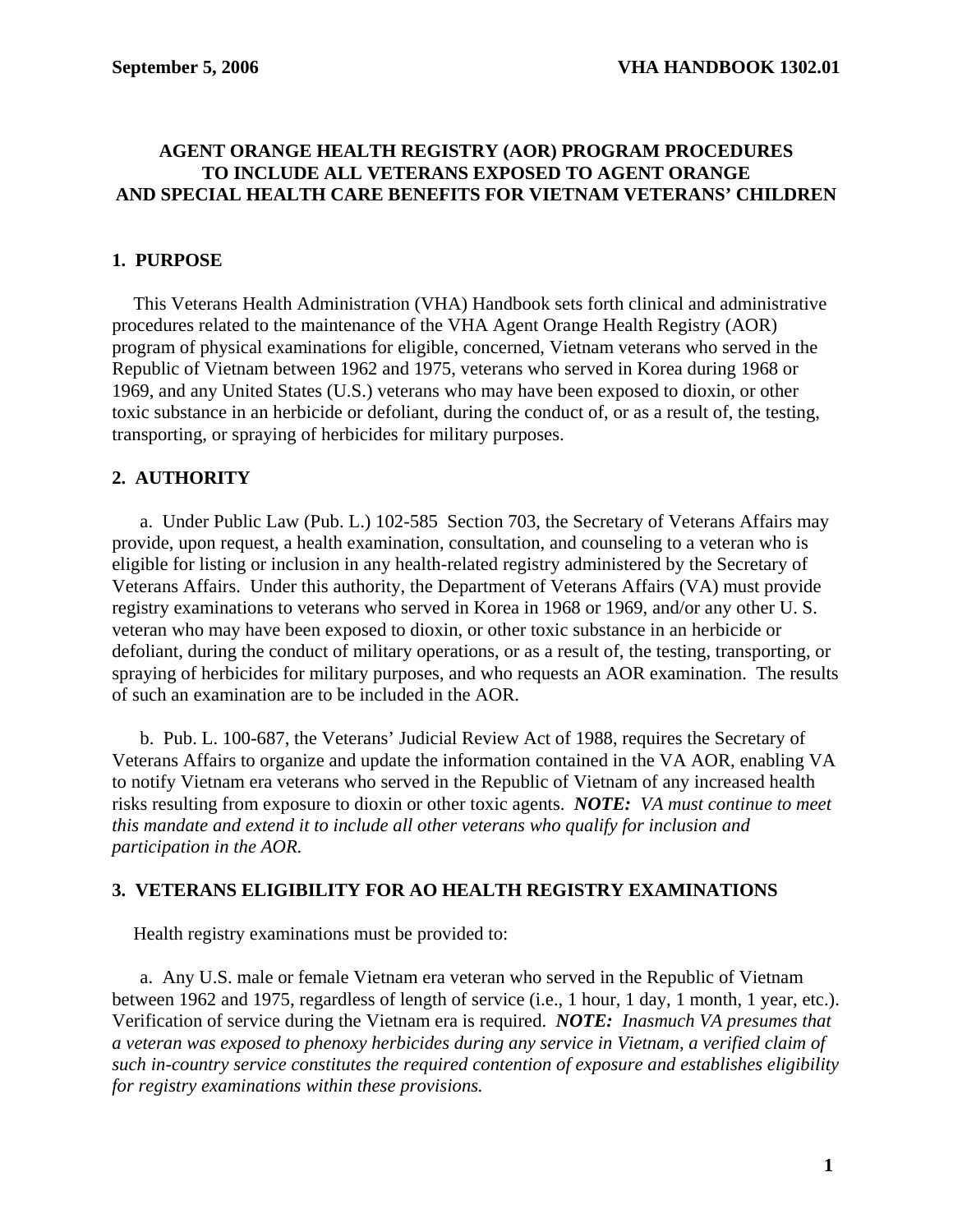*NOTE: Congress gave VA the authority to presumptively service-connect certain diseases associated with exposure to herbicides used in the Vietnam War (see subpar. (10(c) for the conditions that are currently presumptively recognized as service connected) and to presume that Vietnam veterans were exposed to such herbicides. Veterans from other conflicts (Korea, etc.) may take advantage of these "presumptions of service connection" if the veterans are diagnosed with one of the presumed illnesses. But unlike Vietnam veterans, they are required to prove they were exposed to Agent Orange or other herbicides during their military service; they do not have the benefit of a presumption of exposure like Vietnam veterans*.

b. Any U.S. veteran who served in Korea during 1968 or 1969.

 c. Any U.S. veteran who may have been exposed to dioxin, or other toxic substance in an herbicide or defoliant, during the conduct of military operation, or as a result of, the testing, transporting, or spraying of herbicides for military purposes. *NOTE: See Web site <http://www1.va.gov/agentorange/>for a Department of Defense (DOD) list (75 percent complete) of locations and dates where dioxin (Agent Orange and other agents) was used. For those sites that are not listed, the veteran needs to provide some proof of exposure to be able to obtain a registry examination*.

# **4. HEALTH REGISTRY EXAMINATIONS**

 The health registry examination protocol for veterans exposed to dioxin or other toxic substance in an herbicide or defoliant is described in paragraph 15. *NOTE: Veterans eligible for inclusion in the AOR do not need to be enrolled in VA health care to receive the health registry examinations.* 

# **5. FURTHER EVALUATION AND TREATMENT**

 Where the findings of the health registry examination reveal a condition requiring treatment, the veteran is to be referred to a VA primary care clinician to obtain the necessary medical assessment and appropriate treatment, if enrolled or otherwise eligible for VA health care. If the veteran is not enrolled or otherwise eligible, the veteran must be encouraged to enroll or seek non-VA care.

# **6. HEALTH REGISTRY PARTICIPATION DOES NOT CONSTITUTE A FORMAL CLAIM FOR COMPENSATION**

 Veterans must be advised that participation in the AOR examination program does not constitute a formal claim for compensation. Although the results of such an AOR examination may be used to support a compensation claim, the examination must not, in most cases, be considered such a claim. Veterans may be advised of the routine procedure to file a claim through the Veterans Benefits Representative (VBR) at the nearest VA facility, medical center, or regional office.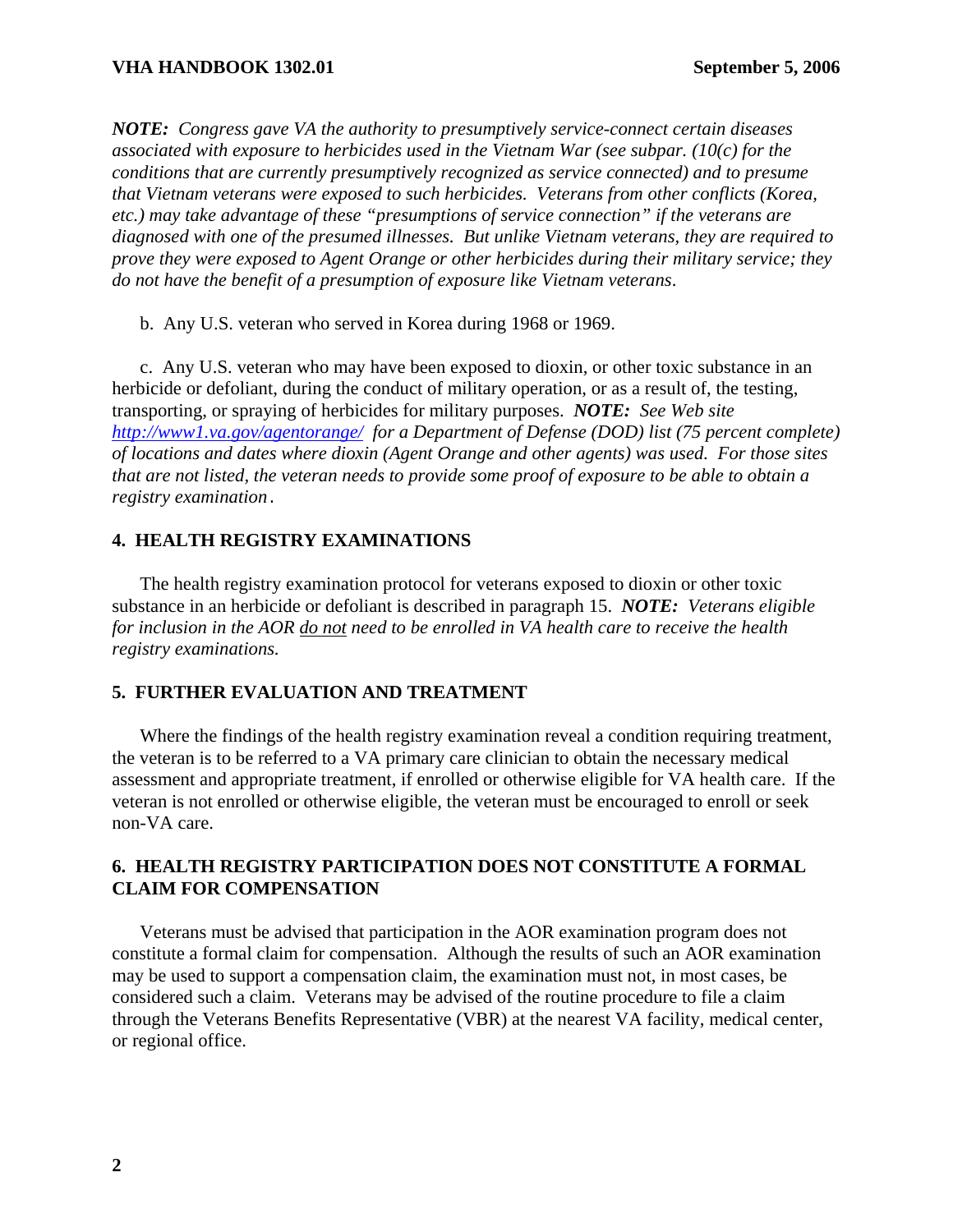#### **7. SPECIAL HEALTH CARE BENEFITS FOR VIETNAM VETERANS' CHILDREN BORN WITH SPINA BIFIDA (EXCEPT SPINA BIFIDA OCCULTA)**

 a. Spina bifida (except spina bifida occulta) is presumptively recognized in the offspring of Vietnam veterans as due to herbicide exposure.

 b. Title 38 United States Code (U.S.C.) Section 1803 states that VA must provide health care benefits for children of Vietnam veterans who are born with spina bifida or any disability that is associated with such condition. The term "child," with respect to a Vietnam veteran, means a natural child of the Vietnam veteran, regardless of age or marital status, who was conceived after the date on which the veteran first entered the Republic of Vietnam during the Vietnam era between January 9, 1962 and May 7, 1975, inclusive. *NOTE: The term "Vietnam veteran" means a veteran who performed active military, naval, or air service in the Republic of Vietnam during the Vietnam era.* The Veterans Benefits Act of 2003 extended these benefits to the natural children of veterans who served in Korea between September 1, 1967, and August 31, 1971, and who were exposed to certain herbicides during such service in or near the Korean Demilitarized Zone (DMZ). The spina bifida conditions covered apply with respect to all forms and manifestations of spina bifida except spina bifida occulta. *NOTE: For information about this program, access Web site http://www.vba.va.gov/bln/21/benefits/Herbicide/index.htm#bm03[,](http://www.vba.va.gov/bln/21/benefits/Herbicide/index.htm#bm03)  or contact the VA spina bifida-birth defects Hotline at 1-888-820-1756.* 

# **8. SPECIAL HEALTH CARE BENEFITS FOR WOMEN VIETNAM VETERANS' CHILDREN WITH BIRTH DEFECTS**

 a. In accordance with the mandate in 38 U.S.C. 1813, VA has identified the birth defects of children of women Vietnam veterans that:

- (1) Are associated with Vietnam service; and
- (2) Result in permanent physical or mental disability.

b. A list of those diseases is available at

[http://www.vba.va.gov/bln/21/Topics/Women/Birth.htm.](http://www.vba.va.gov/bln/21/Topics/Women/Birth.htm) For further details concerning these benefits, contact the VA spina bifida /birth defects hotline at 1-888-820- 1756.

# **9. PROGRAM MANAGEMENT**

*NOTE: The Environmental Health (EH) Clinicians, Coordinators, and health administration staff of each VA facility are often the first points of contact for veterans requesting health registry examinations. They play a significant role in determining the perception veterans have concerning the quality of VA health care services and of their individual treatment by VA health care providers. These individuals need to be well informed of the policies and procedures of this Agent Orange Program to provide good management and quality health registry examinations for this veteran population.*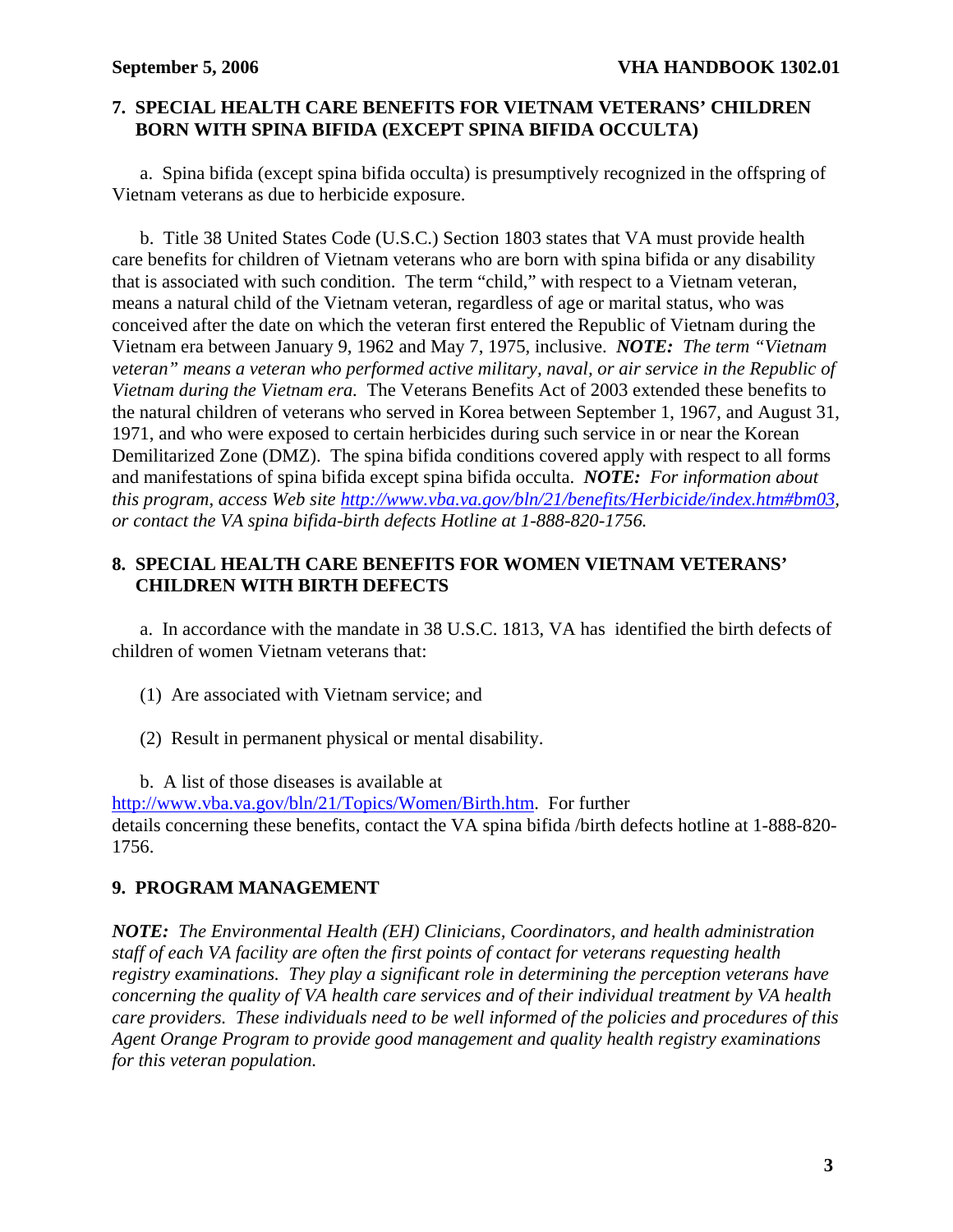a. **Environmental Health (EH) Clinician.** An EH Clinician, or designee, must be assigned by the Chief of Staff (COS) and approved by the Director at each facility.

 b. **EH Coordinator.** An EH Coordinator and alternate(s) must be designated by administrative staff assigned by the facility Director. Final approval rests with the facility Director's office.

# c. **Updating EH Clinician and EH Coordinator Appointments**

(1) Separate listings of the EH Clinicians and EH Coordinators are maintained within Environmental Agents Service (EAS) and published on internet and intranet Web sites <http://www.va.gov/EnvironAgents/> and [http://vaww.va.gov/EnvironAgents.](http://vaww.va.gov/EnvironAgents)

 (2) In an effort to keep these listings current, facilities are mandated to notify EAS of changes as they occur in status of EH Clinicians and Coordinators at their respective facilities and/or satellite clinics.

 (3) As changes in appointments occur, submit the name, title, mail routing symbol, telephone and FAX numbers including area code, to the Environmental Health Coordinator, EAS (131), Department of Veterans Affairs, 810 Vermont Avenue, NW, Washington, DC 20420.

*NOTE: In order to provide current Agent Orange Program information to concerned VA Registry Staff, it is important that any changes in appointments of EH Clinicians and Coordinators at VA facilities be provided to VA Central Office (131) as they occur.* 

# **10. EH CLINICIAN RESPONSIBILITIES**

 The EH Clinician is responsible for clinical management and serves in an advisory capacity for the administrative management of the program. Major responsibilities include:

 a. **Counseling.** The EH Clinician advises the veteran that the examination cannot detect the presence of dioxin in the body nor determine whether adverse health effects or potential health problems are related to Agent Orange.

 b. **Documenting the Physical Examination.** *NOTE: If a compensation examination is performed for a veteran and the veteran requests inclusion in the AOR, it is not necessary to perform an additional health registry examination as long as the demographic and medical information is sufficient to adequately complete the AOR worksheet on the Web site [http://vaww.registries.aac.va.gov](http://vaww.registries.aac.va.gov/) for transmission to the Austin Automation Center (AAC).* The EH Clinician must:

 (1) Conduct and document the physical examination in the veteran's health record at the time of the visit.

- (a) Perform a complete medical history to include information about:
	- 1. Family;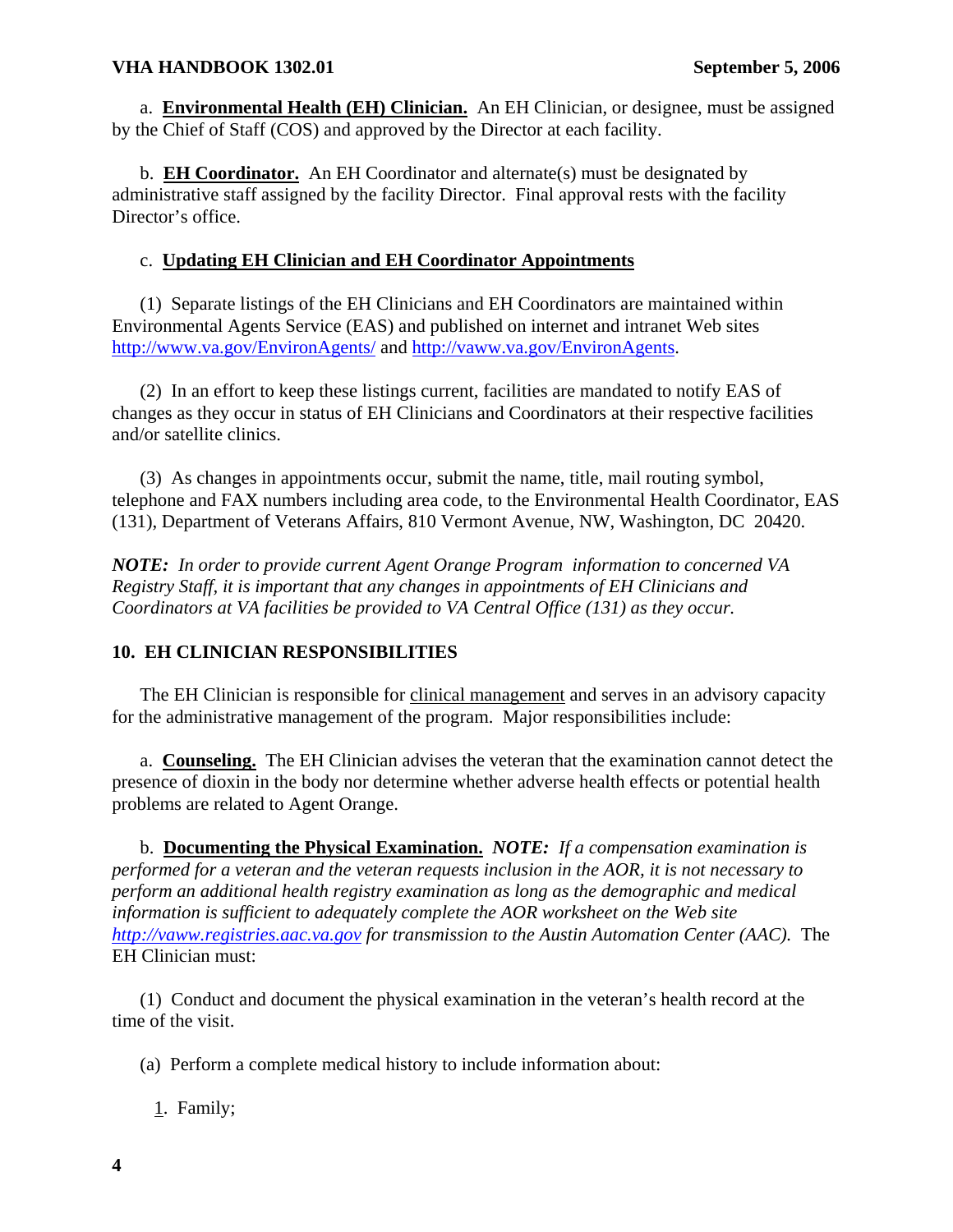2. Occupation;

3. Social history noting tobacco, alcohol, and drug use;

4. Civilian exposure to possible toxic agents; and

5. Psychosocial history.

 (b) If a non-VA doctor diagnoses a veteran with a significant health problem, the veteran is to be encouraged to contact a VA medical center to include the diagnosis in the veteran's health record.

 1. This diagnosis must be submitted over a non-VA physician's signature and on official letterhead.

 2. The private physicians' health registry examination data needs to be reported to the AAC via Web site [http://vaww.registries.aac.va.gov](http://vaww.registries.aac.va.gov/).

 (2) Review and complete, if necessary, the health registry examination worksheets at Web site [http://vaww.registries.aac.va.gov.](http://vaww.registries.aac.va.gov/)

 (3) Review the records of every veteran examined to ensure that a complete physical examination was performed and documented.

(4) Personally discuss with each veteran the:

 (a) Findings of the physical examination and completed diagnostic studies. *NOTE: The interview is to be conducted in such a way as to encourage the veteran to discuss health concerns, as well as those of family members, as they relate to herbicide exposure. This information must be documented in the veteran's health record.* 

 (b) Need for follow-up examination (not a consultation, but an additional registry examination) either recommended by the EH Clinician or requested by the veteran. *NOTE: A follow-up registry examination does not need to be provided routinely; it needs to be based on new symptoms or health problems experienced by the veteran.*

 1. Preparing and Signing Follow-up Letter. The EH Clinician must ensure that an appropriate personalized follow-up letter, explaining the results of the examination and laboratory studies, has been signed and mailed to the veteran (see Apps. A, B, and C). *NOTE: It is essential that this letter be written in language that can be easily understood by the veteran. Inappropriate wording could unduly alarm or confuse the veteran. A great deal of sensitivity and care must be exercised in the preparation of this correspondence.* 

 a. Follow-up letters must be mailed to the veteran within 2 weeks of the initial examination appointment. The only exception to this timeframe is when a consultation at a specialty clinic is requested as part of the initial examination process. This exception suspends,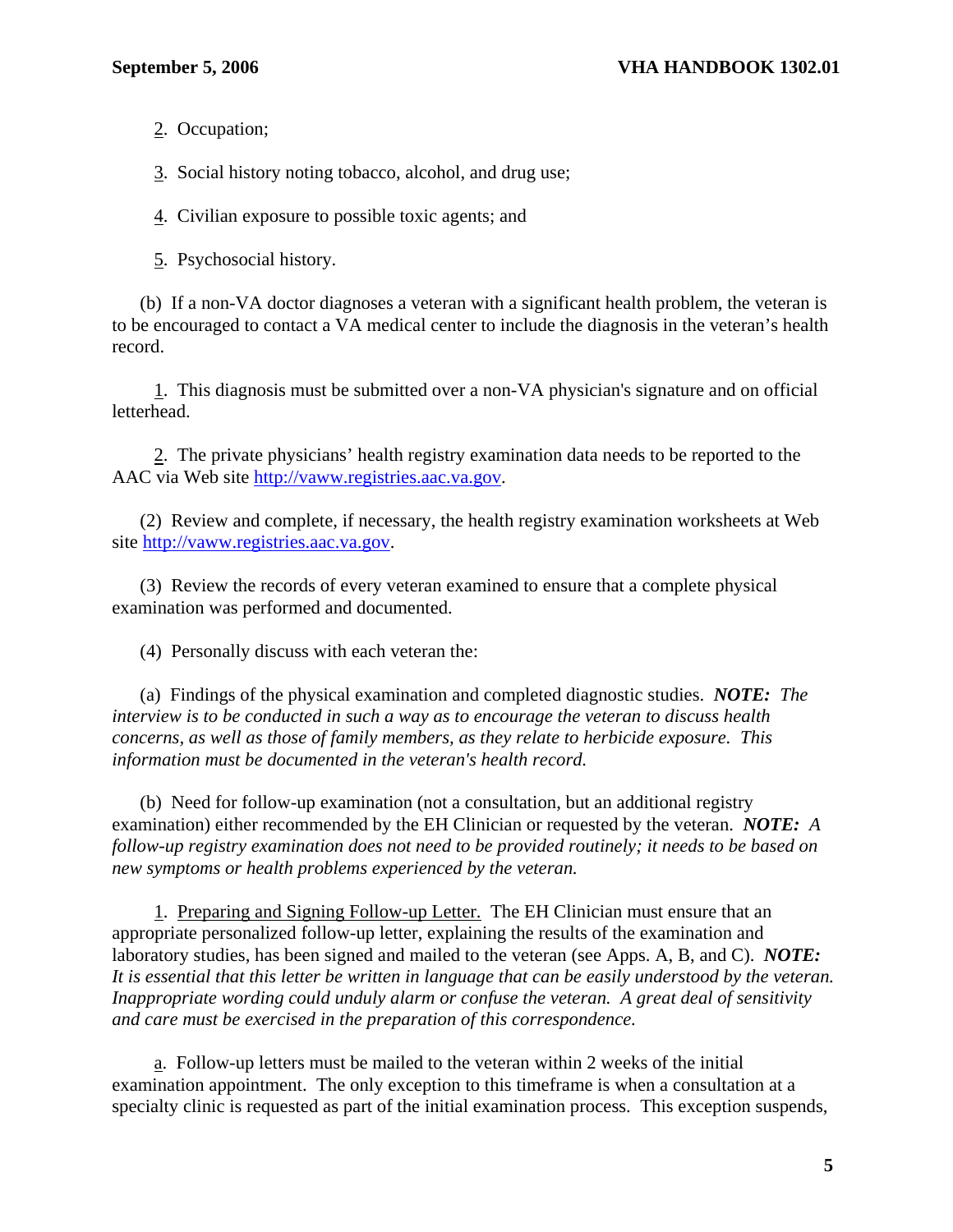but does not remove, the requirement for the follow-up letter. The follow-up letter must be sent within 2 weeks after the consultation.

 b. A dated copy of the follow-up letter must be filed in the veteran's administrative record or scanned to an appropriately titled progress note in Computerized Patient Record System (CPRS).

c. The follow-up letter must explain that:

 (1) If the veteran examined has no detectable medical problems, the follow-up letter needs to so indicate and suggest that the veteran contact the nearest VA health care facility if health problems appear later.

 (2) If it is determined upon examination that the veteran does have medical problems, it is not necessary to specify the problems in the letter. The veteran needs to be advised in the letter that the recent examination indicated a health condition and/or problem, which may require further examination and/or treatment. *NOTE: Depending on the seriousness of the condition identified, the EH Clinician needs to phone the veteran to discuss the examination findings. Clinical judgment needs to be exercised.* If the veteran is eligible for VA medical treatment, the letter needs to so state and provide the name of a contact person, including telephone number, within the facility.

 (3) If the veteran is not eligible for VA treatment, the letter needs to recommend that the veteran contact the EH Coordinator's office or a VBR at the VA facility or Regional Office for further information. *NOTE: Another point of contact is the local Enrollment Coordinator or Health Benefits Service Center at 1-877-222-VETS (8387) for those found not eligible for VA treatment. Rejected applicants are to be provided their appeal rights as part of the normal notification of the denial of health benefits.* 

 (4) If the problem(s) is (are) not necessarily related to possible Agent Orange exposure, the letter needs to explain that there is considerable research underway to learn more about the possible long-term health effects of Agent Orange exposure.

#### c. **Health Conditions Presumptively Recognized to Date**

 Currently, the following conditions have been presumptively recognized as service connected (SC) for the treatment of veterans who were exposed to herbicide agents during service, so long as the condition has manifested to a degree of 10 percent or more:

 (1) Chloracne or other acne form disease consistent with chloracne (must manifest to a degree of 10 percent or more within 1 year after the last date of exposure to Agent Orange);

(2) Non-Hodgkin's lymphoma;

 (3) Soft-tissue sarcoma (other than osteosarcoma, chondrosarcoma, Kaposi's sarcoma, or mesothelioma);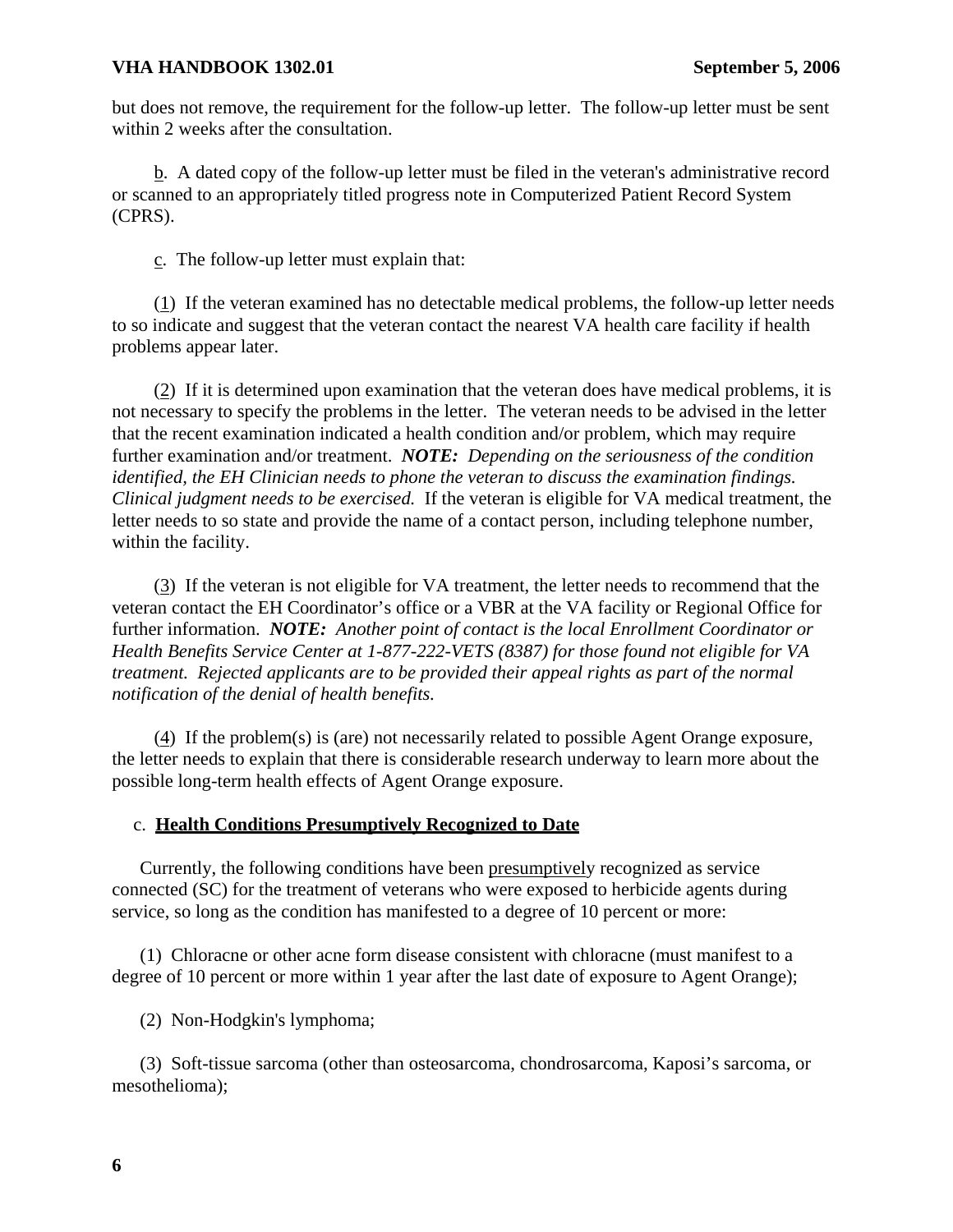(4) Hodgkin's disease;

 (5) Porphyria Cutanea Tarda (PCT) (must manifest to a degree of 10 percent or more within 1 year after the last date of exposure to Agent Orange);

(6) Respiratory cancers (cancers of the lung, larynx, trachea, and bronchus);

(7) Multiple myeloma;

(8) Prostate cancer;

 (9) Peripheral neuropathy, transient acute and sub-acute (i.e., transient peripheral neuropathy that appears within weeks or months of exposure and resolves within 2 years of date of onset) (must manifest to a degree of 10 percent or more within 1 year after the last date of exposure to Agent Orange).

(10) Type 2 diabetes; and

(11) Chronic lymphocytic leukemia.

*NOTE: Other conditions may be recognized in the future.* 

 d. **Reviewing Records.** The EH Clinician reviews records of every veteran receiving an AOR examination to ensure that a complete physical examination was performed and documented and that the veteran has been appropriately notified of the examination results.

#### **11. EH COORDINATOR RESPONSIBILITIES**

The EH Coordinator is responsible for the administrative management of the program, including:

 a**. Scheduling of Appointments.** Every effort needs to be made to give each veteran an AOR examination within 30 days of the request date. If numerous consultations are required, whenever possible, all of these need to be scheduled on the same day, so that the veteran is not unduly inconvenienced. When it is not possible to provide all consultations on the same day, the EH Coordinator, or the scheduler, needs to work with the veteran to minimize the number of disruptions in the veteran's life. If a medical center fails to meet the time standard of 30 calendar days from date of request, the medical center Director, or designee, must explore all alternatives; i.e., referrals to other VA facilities, additional staff hours to perform these examinations, and the possibility of using fee-basis or contractual sources to furnish these examinations, to bring the medical center in line with the time standard. If, after these alternative measures have been explored and the time standard still cannot be met, an exemption needs to be requested by contacting EAS, VA Central Office, at (202) 273-8463 or (202) 273- 8465.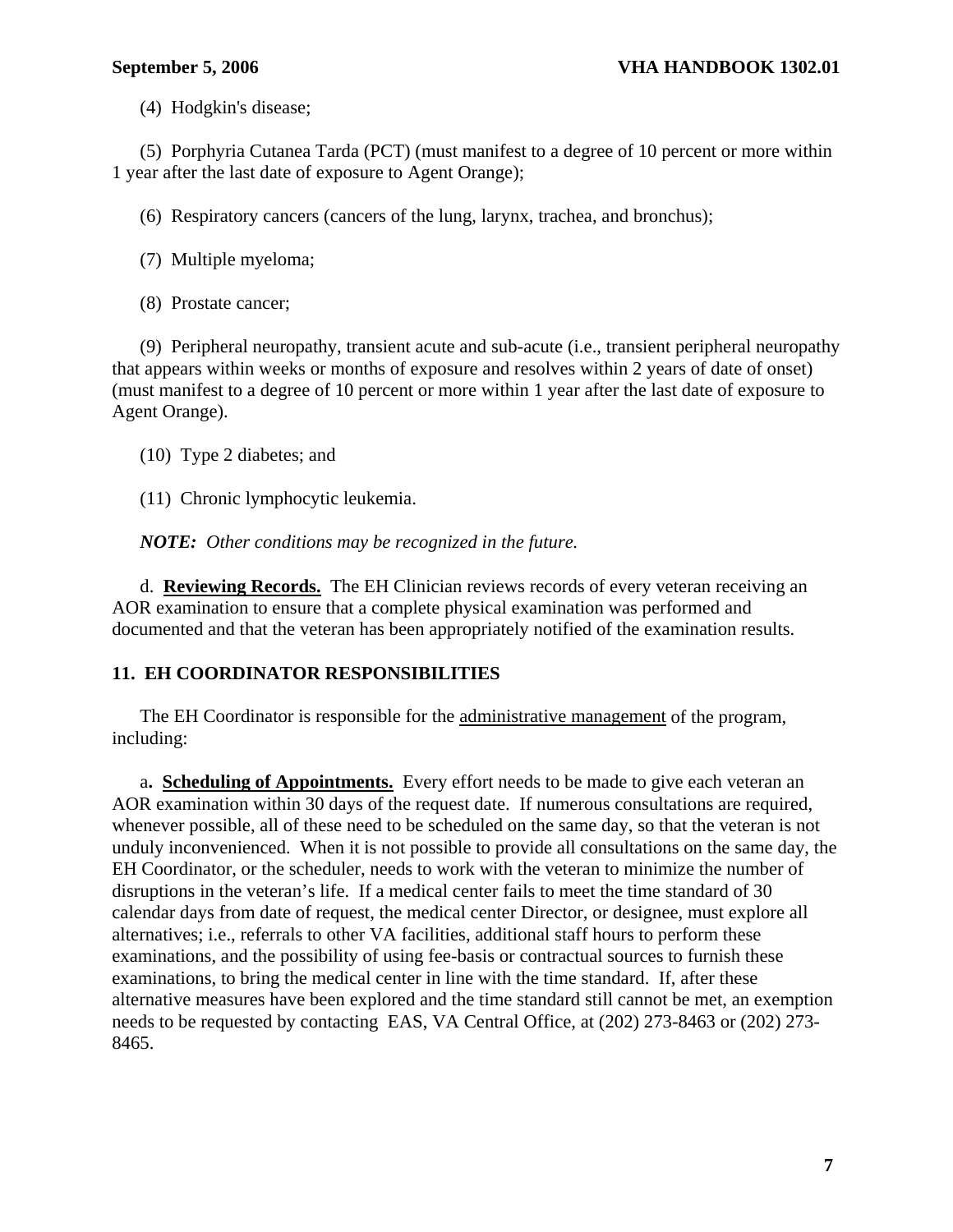#### b. **Monitoring Timeframe Compliance**

(1) **Follow-up Letters.** Mail to veteran within 2 weeks of initial registry examination.

(2) **Health Registry Examination Appointment.** Schedule within 30 days of request date.

(3) **VA Staff (EH Clinician and Coordinator) Changes.** Advise EAS, VA Central Office (131), as staff changes occur.

(4) **Health Registry Worksheets for Initial and Follow-up Examinations.** Enter worksheet data via EAS Web site [http://vaww.registries.aac.va.gov.](http://vaww.registries.aac.va.gov/)

 c. **Reviewing Records for Accuracy and Completion.** All required records, follow-up letters, and health registry examination worksheet data of veteran participants, are to be completed, reviewed for accuracy, and filed and/or scanned into the veteran's health or administrative record.

 d. **Collecting Data for Reporting Purposes.** Required registry worksheet data needs to be obtained from the veteran or family and entered into AAC database via Web site [http://vaww.registries.aac.va.gov.](http://vaww.registries.aac.va.gov/) The AAC provides the AOR data reports to VA Central Office based on VA facility input.

 e. **Disseminating Information.** It is important that each veteran be fully advised of the AOR examination program.

 (1) The facility staff are to fully communicate all aspects of the AOR examination program by an appropriate means, including advising the veteran to enroll with the VA on the initial visit.

 (2) The EH Coordinator is required to provide veterans reporting to the Outpatient and/or admission area with a copy of the VA publication the Agent Orange Review, and upon request, or in response to questions, the Agent Orange Briefs, Agent Orange – General Information, and posting the Agent Orange Posters, inserting your name and phone extension as the individual responsible for the AOR Program. *NOTE: These publications and other informational materials are to be visible and accessible in prominent areas (outpatient clinics, admission areas, etc.) to ensure availability to Vietnam veterans, Korea veterans, and other interested individuals. The Agent Orange Review includes information relating to use of the herbicide Agent Orange used by the Republic of Korea troops along the Korean DMZ in 1968 and 1969 and during the conduct of, or the result of, the testing, transporting, or spraying of herbicides for military purposes.* 

 (a) The Agent Orange Review is a VA EAS publication, published periodically, to provide information on Agent Orange and related matters to veterans, their families, and others with concerns about herbicides used during the conduct of, or the result of, the testing, transporting, or spraying of herbicides for military purposes. *NOTE: The Agent Orange Review needs to be included as a supplement to an application for examination.*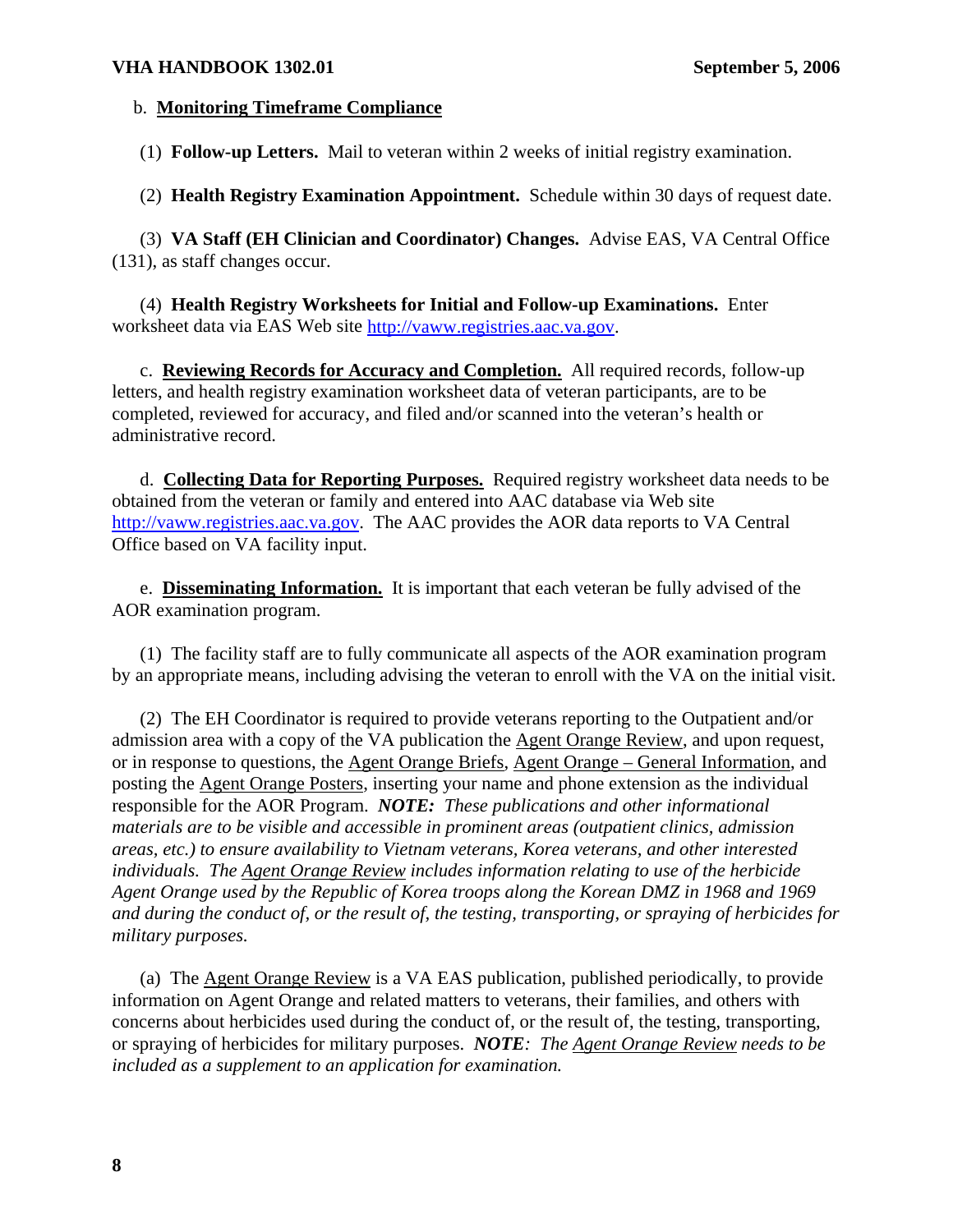#### **September 5, 2006** VHA HANDBOOK 1302.01

 (b) The Agent Orange Briefs consist of a series of fact sheets prepared and distributed periodically to VA facilities by EAS, VA Central Office, Washington, DC. The fact sheets are designed to answer questions relating to the purpose of the examination, its limitations (i.e., explains that the examination cannot detect the presence of dioxin in the body nor determine whether adverse health effects or potential health problems are related to exposure, etc.) and a variety of related matters.

 (3) The EH Coordinator receives all Agent Orange-related inquiries and informs each veteran of the toll-free helpline (1-800-749-8387) for Agent Orange concerns.

 (4) The EH Coordinator provides copies of the VA Agent Orange Briefs and the Agent Orange Review (prepared and provided to VA facilities by EAS, VA Central Office, Washington, DC) to all telephone callers, local Veteran Service Organizations (VSOs) and public libraries. *NOTE: All past, current, and future issues of the Agent Orange Review have been, or are to be, posted on the internet at <http://www.va.gov/agentorange>. Many veterans may wish to obtain and/or read this publication via the Internet rather than receive it through the postal service.* 

 (5) The EH Coordinator posts and communicates the names, locations, and office telephone numbers of the EH Clinicians and Coordinators to concerned VA facility staff. *NOTE: An appropriate method of communicating is through the use of: (a) medical center memoranda providing registry policy and procedures which identify the staff who are responsible for carrying out these policies, and (b) the medical center patient handbook (both inpatient and outpatient, if available).*

f. **Records and Record Retention.** The EH Coordinator must establish a health record for the veteran, if one does not already exist. All health records of health registry examinations must be maintained within CPRS.

 (1) A posting for 'herbicides' must be generated in CPRS and if appropriate, VA Form 10- 1079, Emergency Medical Identification, is to be affixed to the front of the paper health record.

 (2)AOR worksheets and dated follow-up letters must be scanned, or made electronic, and attached to an appropriately titled CPRS progress note. Documents that are considered strictly administrative need to be linked to the patient in Veterans Health Information Systems and Technology Architecture (VistA) Imaging only.

 (3) Laboratory results are to be maintained within the electronic laboratory package unless results are only available on paper, i.e., outside laboratory results; in which case, those results are to be scanned into VistA Imaging.

 (4) AOR examination documents that become part of the patient's health record must be retained for 75 years in accordance with VA Records Control Schedule (RCS) 10-1.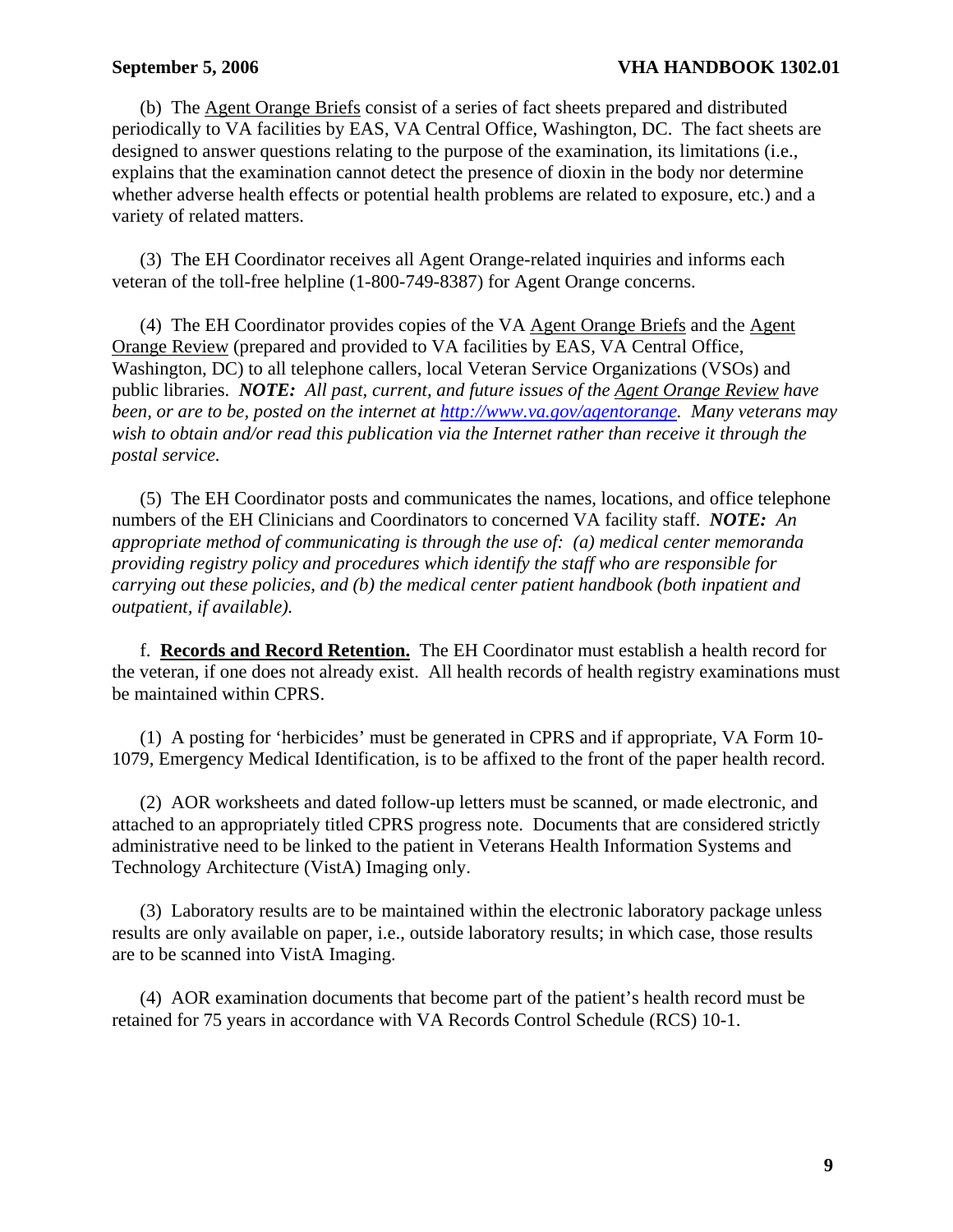#### **VHA HANDBOOK 1302.01 September 5, 2006**

#### **12. ACTIVE DUTY MILITARY PERSONNEL**

 a. When active duty members of the uniformed services apply to VA facilities for an Agent Orange examination, the DOD must provide VA with appropriate authorization, i.e., DOD Form 1161, Referral for Civilian Care.

*NOTE: The requirements of M-1, Part I, Chapter 15, regarding the authorization and billing from the appropriate branch of service apply.* 

 (1) The procedures for processing the examination are the same as those for a veteran participating in this program.

 (2) A military facility may perform the Agent Orange examination according to VA instructions.

 (3) Military facilities may obtain the pertinent information and samples of appropriate forms from the nearest VA facility. Military facilities must complete the health registry worksheets with the exception of the following coding identifiers which are to be filled in by VA coding clerks:

(a) Facility number and/or suffix,

(b) County and state, and

 (c) Classification of Diseases, 9th Edition, Clinical Modification (ICD-9-CM) of the veteran's symptom and/or complaint.

 (4) The completed health registry worksheets, copies of the physical examination, laboratory tests, etc., are to be forwarded to the EH Coordinator at the nearest VA medical center or outpatient clinic.

b. After the documents reach the EH Coordinator, the EH Coordinator must:

(1) Complete the health registry worksheet with identifier codes;

 (2) Transmit the health registry worksheet data to the AAC via Web site: [http://vaww.registries.aac.va.gov,](http://vaww.registries.aac.va.gov/) in accordance with instructions; and

 (3) Maintain the medical documents and original registry worksheets in the veteran's health record, which is to be available if, or when, the individual is discharged from the service and reports for treatment as a veteran.

#### **13. INCARCERATED VETERANS**

 a. Agent Orange health registry examinations may be provided to incarcerated veterans either in prison, jail, or the VA facility.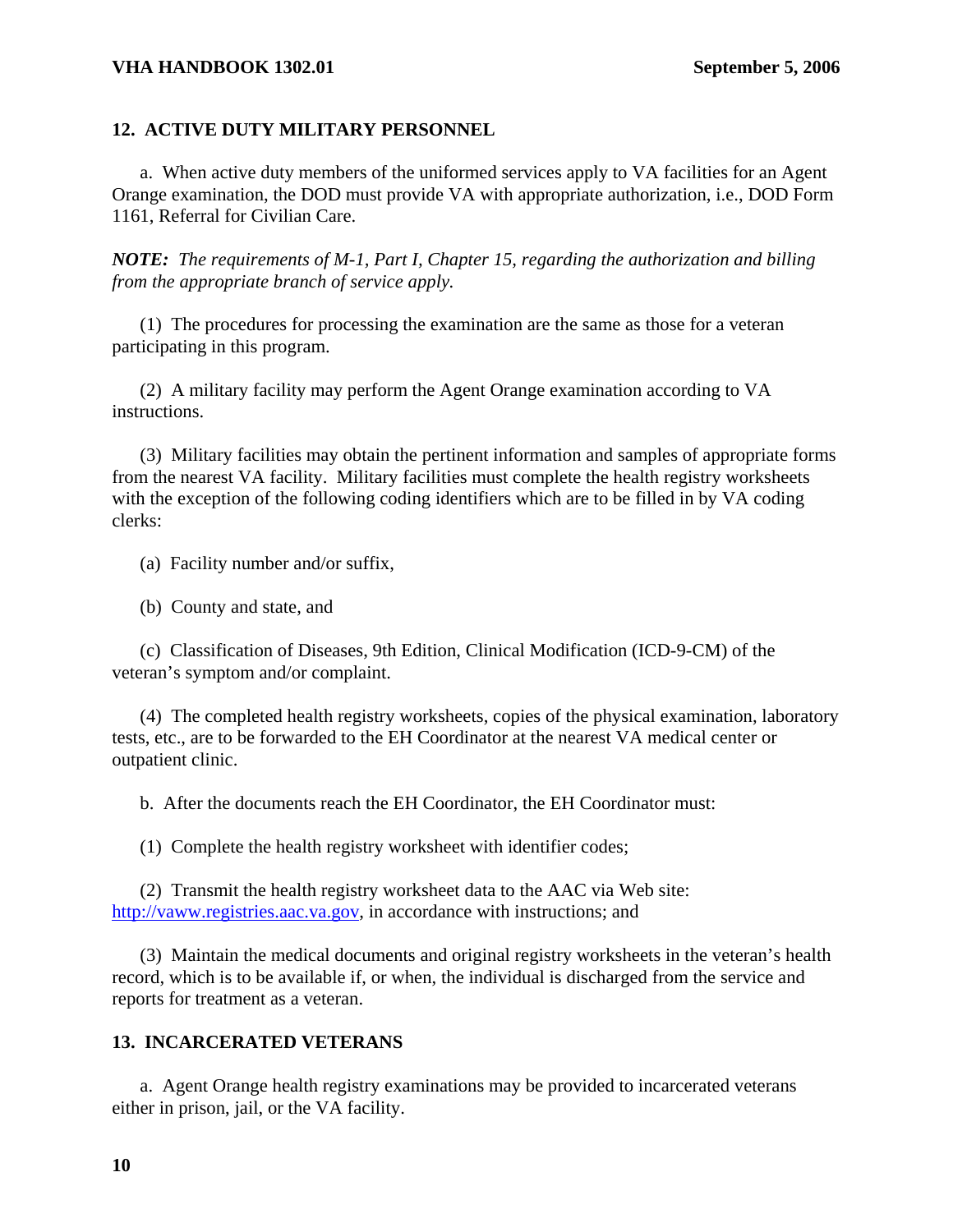b. If an incarcerated veteran is accepted at a VA facility for an AOR examination, VA may conduct such an examination, but only after the veteran has been released by an official under circumstances where there is no obligation placed on VA to exercise custodial restraint, or to ensure the return of the veteran to custody upon completion of the examinations. *NOTE: VA is encouraged to work with said penal institution to avoid potential disruptions at the VA medical center upon exam reporting (for example: the wearing of prison uniforms and restraints is discouraged).* 

 c. For purposes of entry into the AOR, upon request, VA medical facilities may assist penal institutions by providing copies of this Handbook 1301.2, worksheets, etc.

 d. Penal authorities must be advised at the time of such requests, that the results of the examinations provided at their institutions are to be forwarded to the VA medical facility of jurisdiction for inclusion, on the veteran's behalf, in VA's AOR.

 e. A recommendation can be made to the penal institution to retain a copy of the examination documents submitted to VA. *NOTE: Such documents need to be maintained by penal authorities until the individual is released from the penal institution; these documents are then given to the veteran.* 

*NOTE: The clinic Director, or designee, must notify the civil authorities when the AOR examination is completed. The penal institution must not be billed for the examination conducted at the VA facility. On the other hand, VA must not reimburse the penal authorities when they conduct these AOR examinations.*

# **14. VETERANS WITH OTHER THAN HONORABLE DISCHARGES**

 The requirements of M-1, Part I, Chapter 4, paragraph 4.38, or appropriate Handbook and Directive, (Web site: http://vaww1.va.gov/vhapublications/publications.cfm?pub=4) apply to veterans with other than honorable discharges applying for AOR examinations.

# **15. CONDUCTING THE PHYSICAL EXAMINATION**

 a. It is essential that a complete medical history, physical examination, and interview be performed and documented on appropriate health record standard forms by the EH Clinician, or under the EH Clinician's direct supervision; this includes the Compensation and Pension (C&P) examination. *NOTE: If the veteran makes an informed decision to undergo prostate cancer screening, a digital rectal examination (DRE) of the prostate is to be included as part of the physical examination of a male veteran.* 

 b. The person actually performing the physical examination must be identified by signature and title (Doctor of Osteopathy (D.O.), Doctor of Medicine (M.D.), Physician's Assistant (P.A.), Nurse Practitioner (NP), etc.). If examinations are performed by someone other than a physician, this individual must be privileged to do physical examinations (see VHA Handbook 1100.19).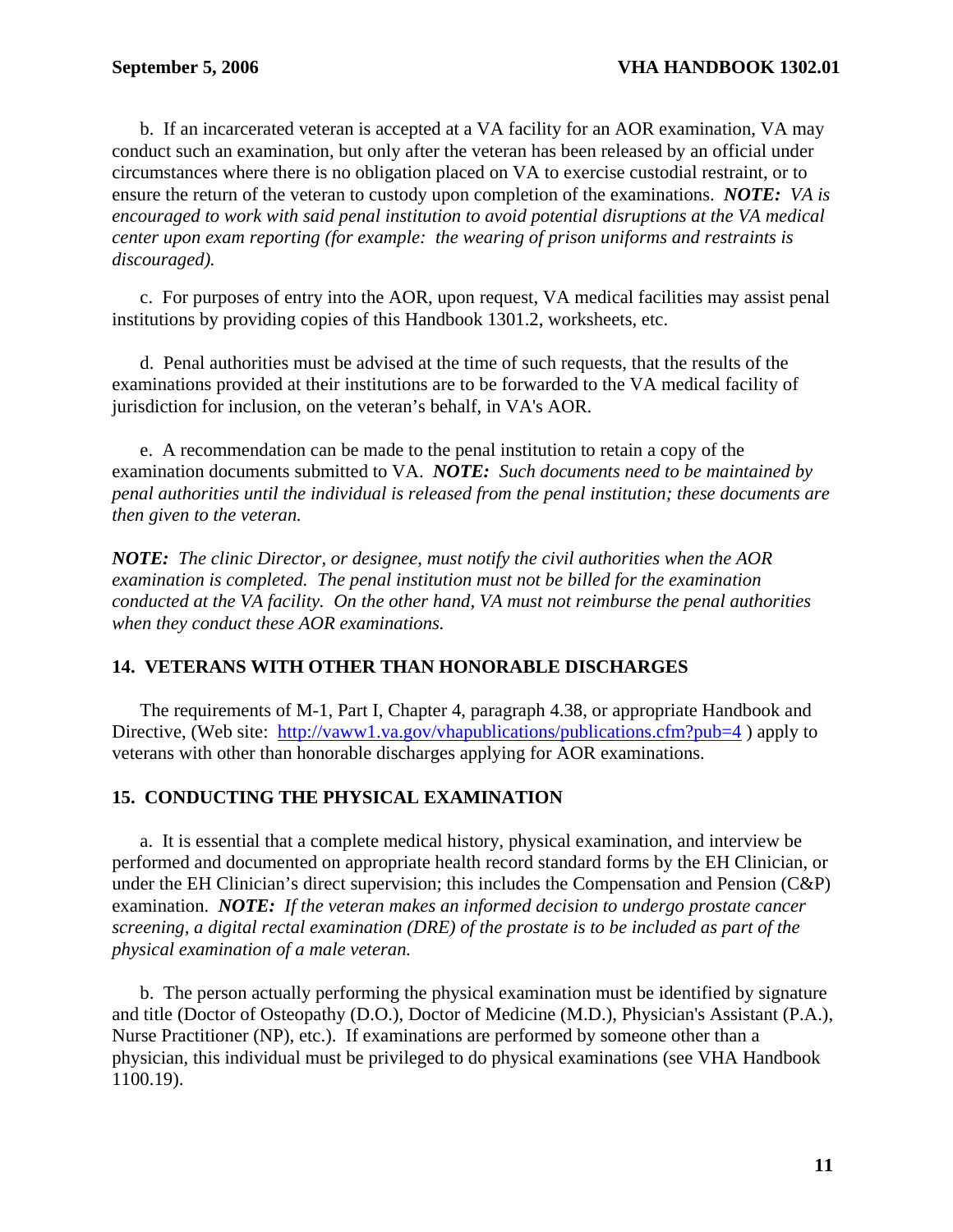#### **VHA HANDBOOK 1302.01 September 5, 2006**

c. Special attention must be given to those organs and/or systems that may be affected by exposure to herbicides containing Agent Orange. Particular attention must be paid to the:

#### (1) **Skin Examination**

 (a) Detection of chloracne, a skin condition which has been associated with acute exposure to Agent Orange and other herbicides containing dioxin; and

 (b) PCT, a disorder which is characterized by thinning and blistering of the skin in sunexposed areas (only genetically predisposed individuals have been shown to develop PCT after exposure to dioxin).

#### (2) **Soft Tissue Sarcoma**

#### (3) **Lymph Nodes and Organs**

- (a) Non-Hodgkin's lymphoma, and
- (b) Hodgkin's disease.

#### (4) **Respiratory System**

- (a) Cancer of the lung,
- (b) Cancer of the larynx,
- (c) Cancer of the trachea, and
- (d) Cancer of the bronchus.

# (5) **Hematologic System and Bone**

- (a)Multiple myeloma, and
- (b) Chronic lymphocytic leukemia.

 (6) **Prostate Cancer.** Vietnam veterans need to be screened prostate cancer: *NOTE: "Veterans and Agent Orange: Health Effects of Herbicides Used in Vietnam (1994)," "Veterans and Agent Orange: Update 1996," "Veterans and Agent Orange: Update 1998," "Veterans and Agent Orange: Update 2000," and "Veterans and Agent Orange: Update 2002," "Veterans and Agent Orange, Update 2004," which are Institute of Medicine (IOM) reports, concluded that there is "limited and/or suggestive evidence of an association" between exposure to herbicides used in Vietnam and the development of prostate cancer. Because of the provisions of the law and the IOM findings, VA has established a presumption that prostate cancer is related to exposure to herbicides in Vietnam. As a result of the establishment of this presumption, it is anticipated that many Vietnam veterans are going to seek advice about screening for prostate cancer.*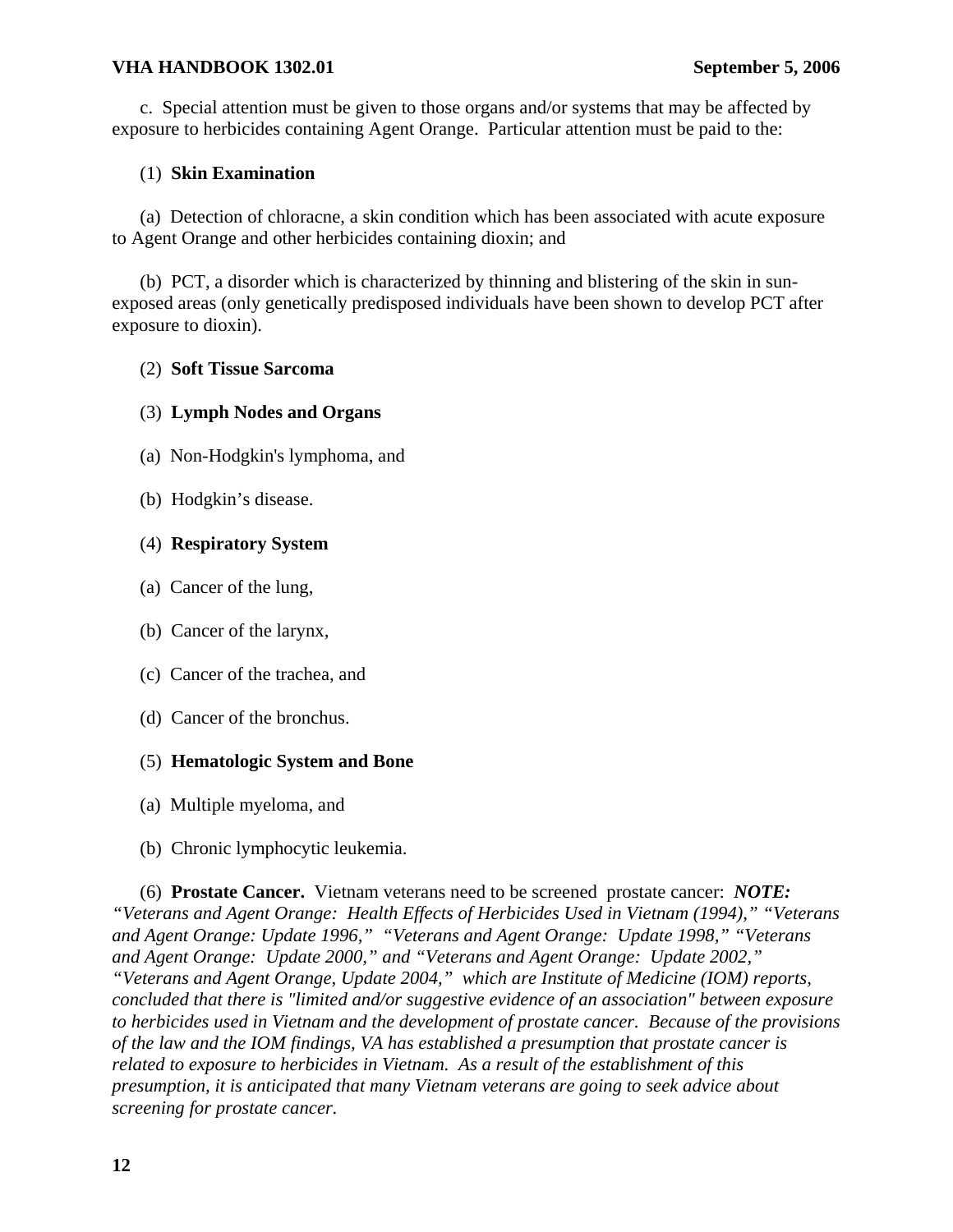(a) While prostate cancer is one of the most serious malignancies for American men in terms of the number of cases and mortality, the value of performing screening tests on asymptomatic individuals remains controversial. The medical and scientific evidence supporting various screening tests is far from conclusive, and recommendations of major groups differ regarding prostate cancer screening.

 (b) For instance, DRE has limited sensitivity and specificity for detecting early prostate cancer resulting in many false-positive and false-negative findings. Conversely serum Prostate Specific Antigen (PSA) is very sensitive for detecting prostate cancer, but it is not very specific, since it may be elevated with benign prostate conditions. More definitive evaluation of individuals with positive screening tests, such as the performance of transrectal biopsies, carries the risk of morbidity from the procedure, as well as causing anxiety for the patient.

 (c) The ultimate benefit of early detection and treatment of prostate cancer in asymptomatic men is unclear. Prostate cancer may not become clinically important for many afflicted individuals; surgery and other treatments all carry significant risks of serious complications (including incontinence, impotence, and death) and optimal therapy is uncertain.

 (d) Clinicians must respond to the values of the individual patient, which are based on the individual patient's background, experience, and perspective. Since Vietnam veterans may be eligible for compensation if they are diagnosed with prostate cancer, considerations other than purely clinical issues may be important to them. Clinicians need to be prepared to explain the available evidence, and deal with patient requests that may diverge from a path based exclusively upon scientific data.

 (e) If a Vietnam veteran requests a prostate cancer screening exam (DRE, transrectal ultrasound\* and/or PSA) after the controversy regarding the value of such testing has been explained, it is recommended that the EH Clinician honor the veteran's request. \**NOTE: Usually limited to veterans with abnormal DRE and/or PSA tests.* 

(7) **Peripheral Nervous System.** Acute and sub-acute peripheral neuropathy. *NOTE: Peripheral neuropathy has been noted to develop after acute exposure to dioxin; however, there is no evidence that this persists beyond the sub-acute period.* 

#### (8) **Diabetes (Type II)**

d. In gathering medical history data, it is important to determine and record:

(1) The time of onset of the veteran's symptoms or conditions,

(2) Intensity,

- (3) Degree of physical incapacitation, and
- (4) Details of any treatment received.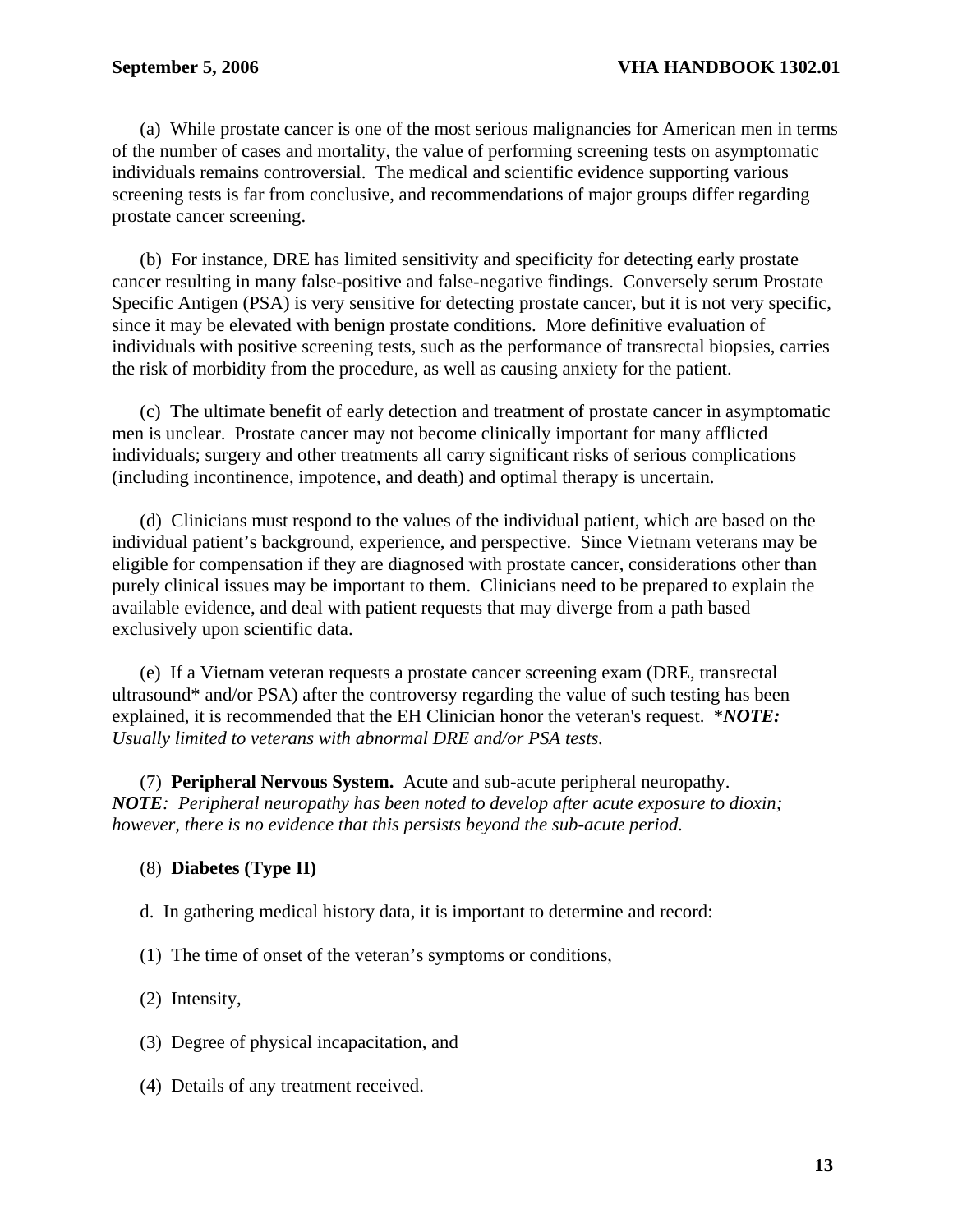#### **VHA HANDBOOK 1302.01 September 5, 2006**

e. Each veteran is to be given the following base line laboratory studies:

(1) Chest X-ray (if determined to be medically necessary);

(2) Complete blood count;

(3) Comprehensive Metabolic Panel or blood chemistries and enzyme studies;

(4) Urinalysis; and

 (5) Hepatitis C Screening; that is, with the patient's consent and consistent with the standards for patient evaluation and testing. Refer to Web site: <http://www.hepatitis.va.gov/>. *NOTE: Hepatitis C has particular importance for VA because of its prevalence in VA's service population.* 

 f. Appropriate additional diagnostic studies must be performed and consultations obtained as indicated by the patient's symptoms, the physical examination, and the laboratory findings.

 g. Non-routine diagnostic studies, such as sperm counts, are performed only if medically indicated.

h. Laboratory test results must be filed in the veteran's health record.

*NOTE: EH Clinicians do not need to obtain blood or serum and/or adipose tissue for analysis of tetrachlorodibenzo-para-dioxin (TCDD). Surgical procedures must not be performed to obtain tissue for the purpose of TCDD analysis. Serum dioxin has no clinical value and is currently recommended only as a part of a well-designed research study.* 

# **16. REPORTING REQUIREMENTS**

# a. **Transmission**

 (1) AOR worksheet data must be entered and transmitted no later than 10 working days following the health registry examination to the AAC database via Web site: [http://vaww.registries.aac.va.gov](http://vaww.registries.aac.va.gov/).

 (2) Copies of the registry worksheets (formerly registry codesheets) are to be filed in the veteran's health record.

 b. **EH Clinician and Coordinator Listings.** Separate listings of the EH Clinicians and Coordinators are maintained by EAS, VA Central Office. In an effort to keep these listings current, facilities are required to notify EAS, VA Central Office, by e-mail, of any changes at their respective facilities and/or satellite clinics.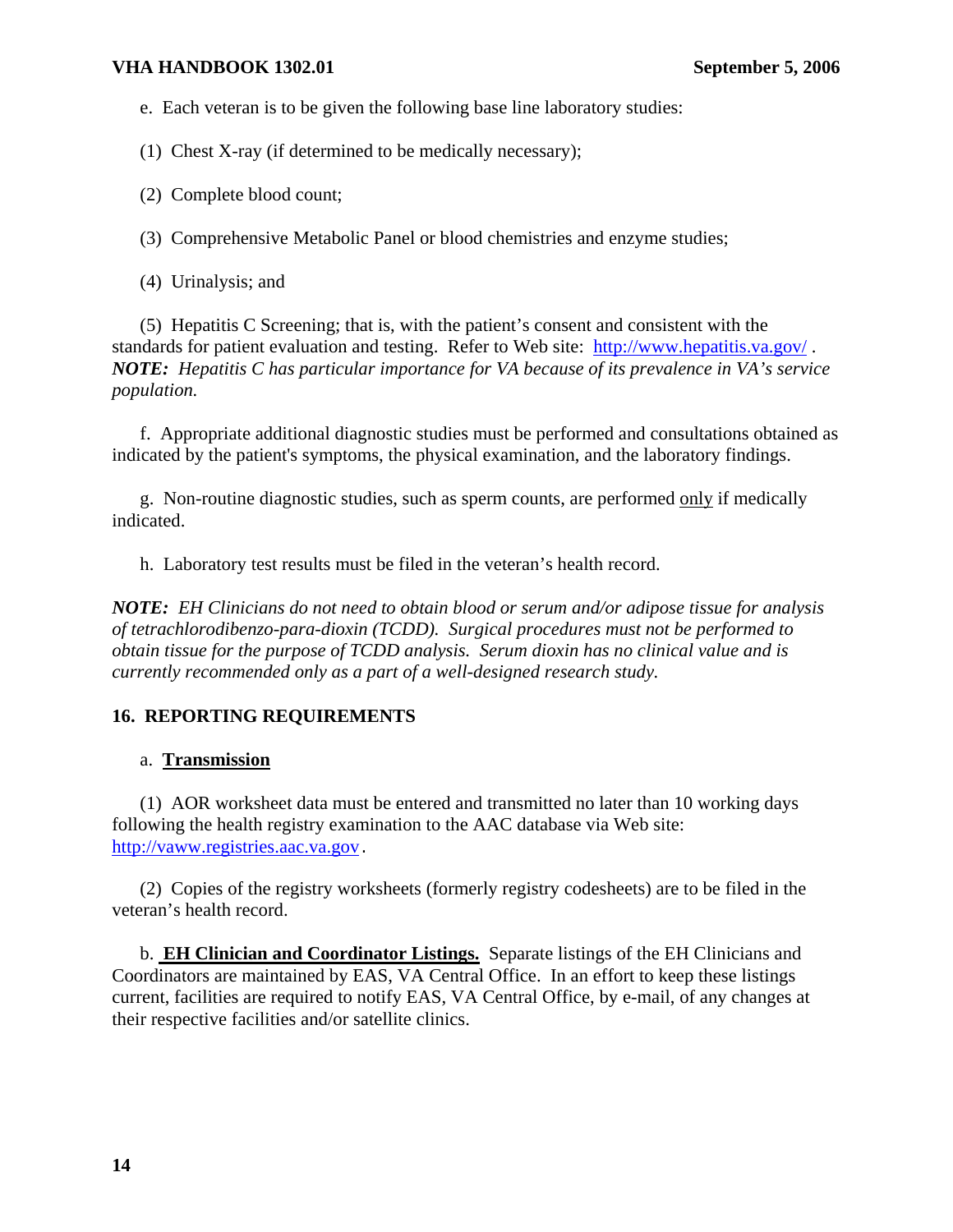# **17. EDUCATION AND TRAINING**

 a. Current information on the status of the Agent Orange Program is to be presented to VA medical center staff (e.g., at staff conferences or grand rounds), VSOs, local public libraries, and community groups. *NOTE: This is an excellent means of exchanging ideas in a continuing effort to update and provide quality management of the Agent Orange Program.* 

 (1) VA Agent Orange Briefs and the Agent Orange Review, prepared and distributed periodically to all VA facilities by EAS, VA Central Office, are another training resource. Current and back issues of this material are available on-line at [http://www.va.gov/agentorange/.](http://www.va.gov/agentorange/)

 (2) Telephone conferences with VA medical facilities are held periodically by EAS, VA Central Office. *NOTE: Reports from these telephone conferences, research journal reprints, current Agent Orange Briefs, Agent Orange Review, and other education items are distributed to all VA facilities by EAS, VA Central Office. A Veteran Health Initiative (VHI), a system-wide training program for Agent Orange veterans' health, has been issued and can be accessed on VA Web site<http://www.va.gov/VHI/>*. *This ensures that VA physicians have the opportunity to be well informed regarding the latest developments on veterans' health issues.* 

 b. Education and training must ensure the successful accomplishment of the following goals for VHA staff. They need to be able to:

 (1) Communicate effectively with special program participants by understanding the individual needs of specific groups of veterans.

 (2) Acquire an in-depth knowledge of the specific processes, designated responsibilities, and time standard requirements of the Agent Orange Program.

 c. A web-based training program for EH Coordinators has been developed and is to be available on the EAS Web site <http://vaww.va.gov/EnvironAgents/>.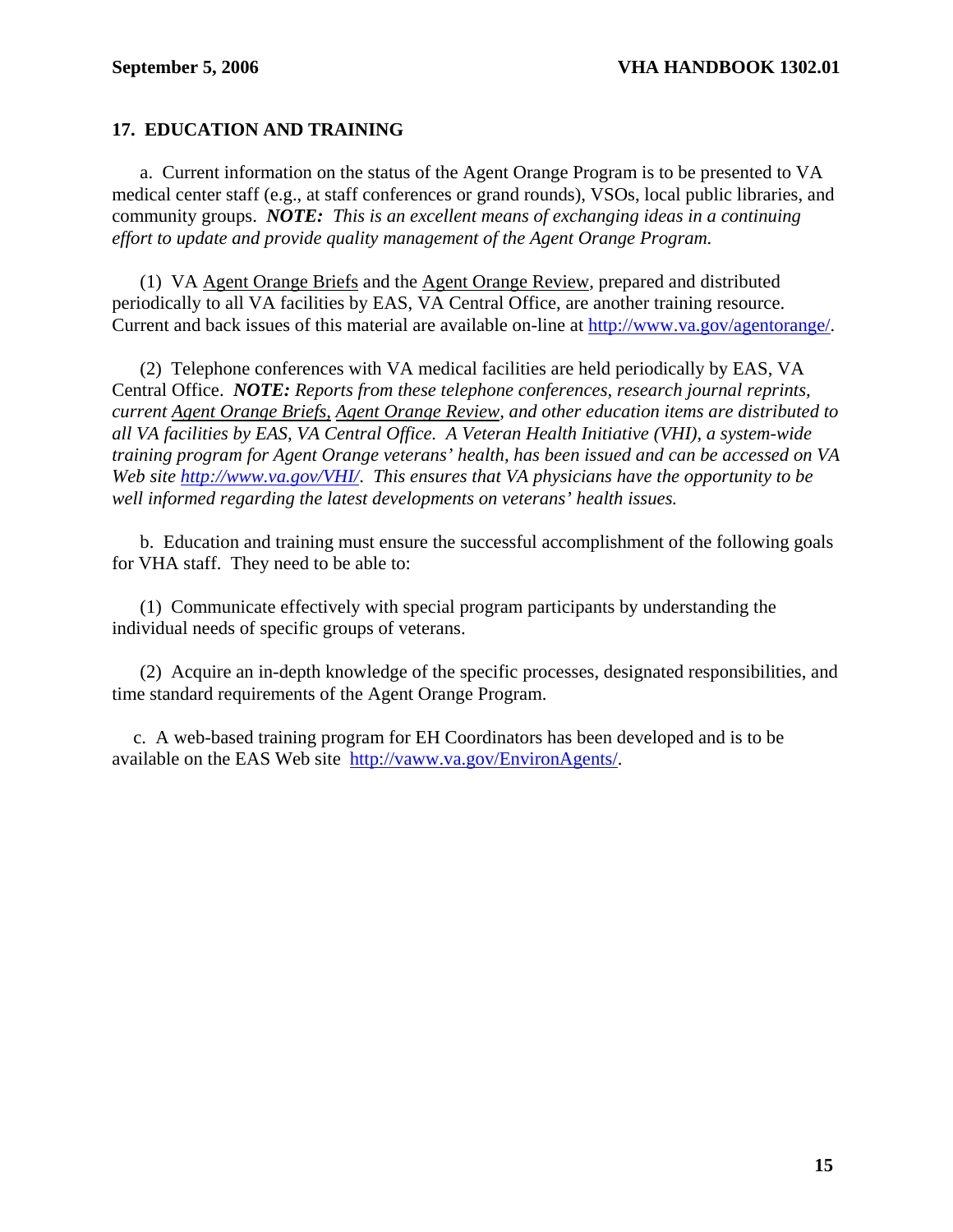# **SAMPLE AGENT ORANGE FOLLOW-UP LETTER (MEDICAL PROBLEMS INDICATED FOR VIETNAM VETERANS)**

(Date) (Name/Address)

Dear:

We wish to acknowledge your recent participation in the Department of Veterans Affairs (VA) Agent Orange Health Registry (AOR). This effort assists us to serve you and other veterans who are concerned about the possible health problems which might have resulted from military service in the Republic of Vietnam during the Vietnam era (between 1962 and 1975).

As discussed at the conclusion of your visit, the results of your examination and laboratory tests showed certain problems (optional-- these findings may be described in lay terms). In view of these findings, we have scheduled you for treatment of these health problems on ( date ). If for any reason you cannot keep this appointment, please call ( phone number ) at the earliest possible time to cancel and reschedule.

The results of your examination are to be maintained by VA. If you have any questions or concerns about your AOR examination, please contact the Environmental Health Coordinator at ( phone number ).

If a non-VA physician subsequently evaluates you, you are encouraged to have your non-VA physician provide VA with any additional diagnoses. This information is to be included in your health record as well as the AOR.

Remember, this examination does not automatically initiate a claim for VA benefits. If you wish to file a claim for compensation to establish possible service connection, contact your nearest VA Regional Office. In your area, the Regional Office is located at ( address ). Their telephone number is ( phone number ). VA may pay compensation for current disability due to any injury or disease that was incurred, or was aggravated, during military service. The condition does not have to be related to combat. If you need any further assistance, you may call one of the following toll-free numbers:

- 1. Veterans Benefits Representative: 1-800-827-1000 (for information on filing claims);
- 2. Veterans Health Benefits Service Center: 1-877-222-VETS (8387); or
- 3. VA Helpline: 1-800-749-8387.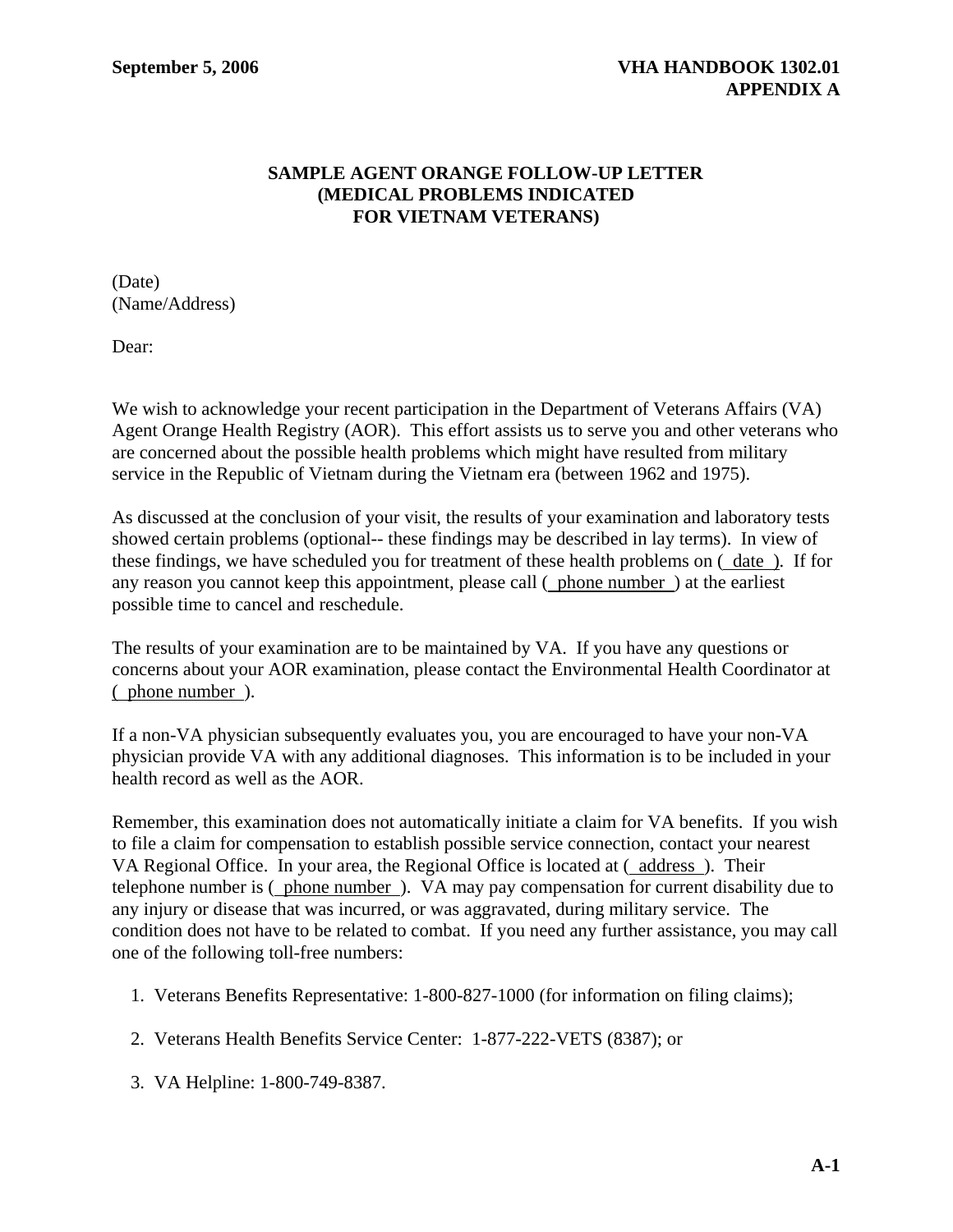To receive health care, veterans generally must be enrolled with VA. You may enroll at any time, if eligible. Additional information on enrollment, including enrollment forms and online applications, can also be found on the Internet at<http://www.va.gov/elig/>, or contact a Veterans Benefits Representative by calling the VA toll-free telephone number 1-800-827-1000.

An outreach program has been implemented in which VA notifies all individuals listed in the AOR of significant VA activities, including the health consequences of military service during the Vietnam era. You are now automatically included in our AOR, and are to receive an "Agent Orange Review" published periodically by VA's Environmental Agents Service (EAS). If you wish to obtain and/or read this publication via Internet, or if you have a change of address, please log on to the EAS Web page [http://www.VA.gov/EnvironAgents](http://www.va.gov/EnvironAgents), and follow the easy instructions.

We trust this information is helpful to you. Once again, your participation in the AOR is appreciated.

Sincerely,

 $(Name)$ Name of Environmental Health Clinician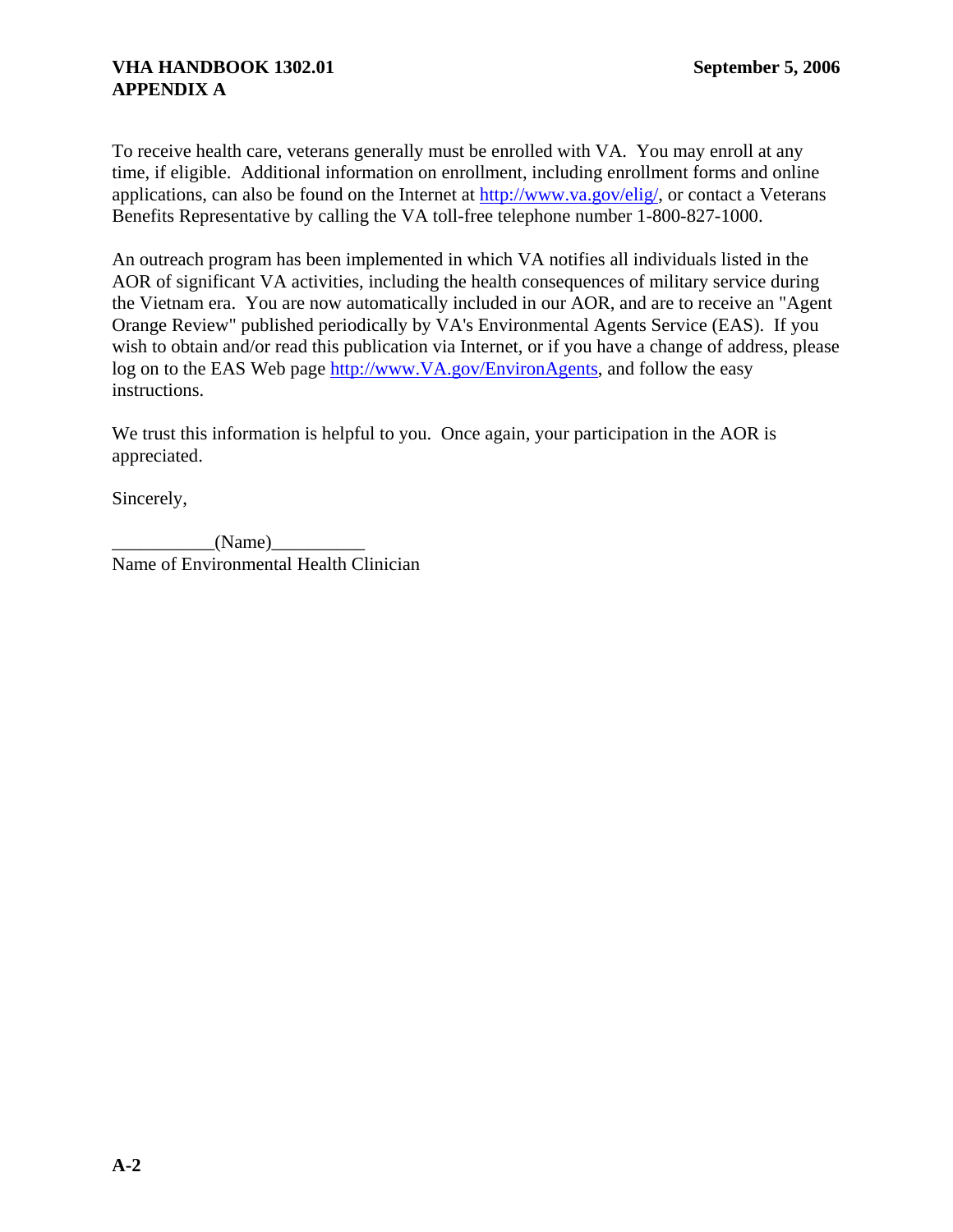#### **SAMPLE AGENT ORANGE FOLLOW-UP LETTER (MEDICAL PROBLEMS INDICATED FOR VETERANS WHO MAY HAVE BEEN EXPOSED TO AGENT ORANGE OR OTHER HERBICIDES OUTSIDE OF VIETNAM)**

*NOTE: If the veteran is not eligible for Department of Veterans Affairs (VA) treatment (e.g., the veteran is not enrolled for VA health care and/or served outside of Vietnam), the following letter is recommended.* 

(Date) (Name and Address)

Dear:

We wish to acknowledge your recent participation in the Department of Veterans Affairs (VA) Agent Orange Health Registry (AOR). This effort assists us to serve you and other veterans who are concerned about the possible health problems which might have resulted from military service in Korea (1968 or 1969) or during the conduct of, or as a result of, the testing, transporting, or spraying of herbicides for military purposes.

As discussed at the conclusion of your visit, results of your examination and laboratory tests showed certain problems (optional-- these findings may be described in lay terms). These results are to be maintained by VA. If you have any questions or concerns about your AOR examination, please contact me at ( phone number ).

If a non-VA physician subsequently evaluates you, you are encouraged to have your non-VA physician provide VA with any additional diagnoses. This information is to be included in your health record as well as the AOR.

To receive health care, veterans generally must be enrolled with VA. You may enroll at anytime, if eligible. Additional information on enrollment, including enrollment forms and online applications, can also be found on the Internet at<http://www.va.gov/elig/>, or contact a Veterans Benefits Service Center by calling the VA toll-free telephone number 1-877-222-VETS (8387).

Remember, this examination does not automatically initiate a claim for VA benefits. If you need to file a claim for compensation to establish possible service connection, contact your nearest VA Regional Office. In your area, the Regional Office is located at ( address ). Their telephone number is ( phone number ). VA may pay compensation for current disability due to any injury or disease that was incurred or aggravated during military service. The condition does not have to be related to combat . If you need any further assistance, you may call one of the following toll-free numbers:

- 1. Veterans Health Benefits Service Center: 1-877-222-VETS (8387); or
- 2. VA Helpline: 1-800-749-8387.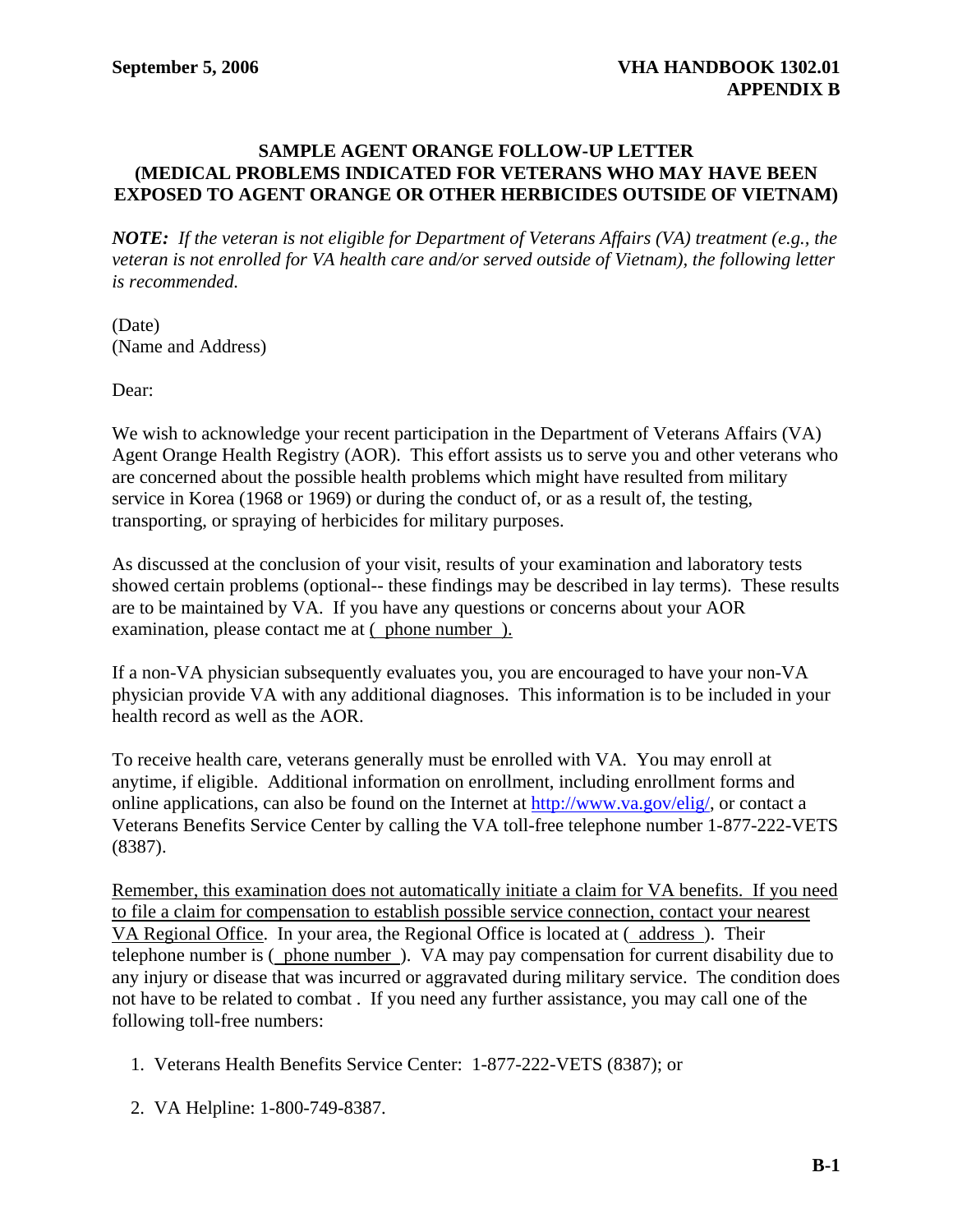An outreach program has been implemented in which VA notifies all individuals listed in the AOR of significant VA activities, including the health consequences of military service in Korea or other locations during the conduct of military operations, or as a result of, the testing, transporting, or spraying of herbicides for military purposes. Since you are now automatically included in our AOR, you are going to be receiving an "Agent Orange Review" published periodically by VA's Environmental Agents Service (EAS). If you wish to obtain and/or read this publication via or if you have a change of address, please log on to the EAS Web page [http://www.VA.gov/EnvironAgents](http://www.va.gov/EnvironAgents), and follow the easy instructions.

We trust this information is helpful to you. Once again, your participation in the AOR is appreciated.

Sincerely,

 $(Name)$ Environmental Health Clinician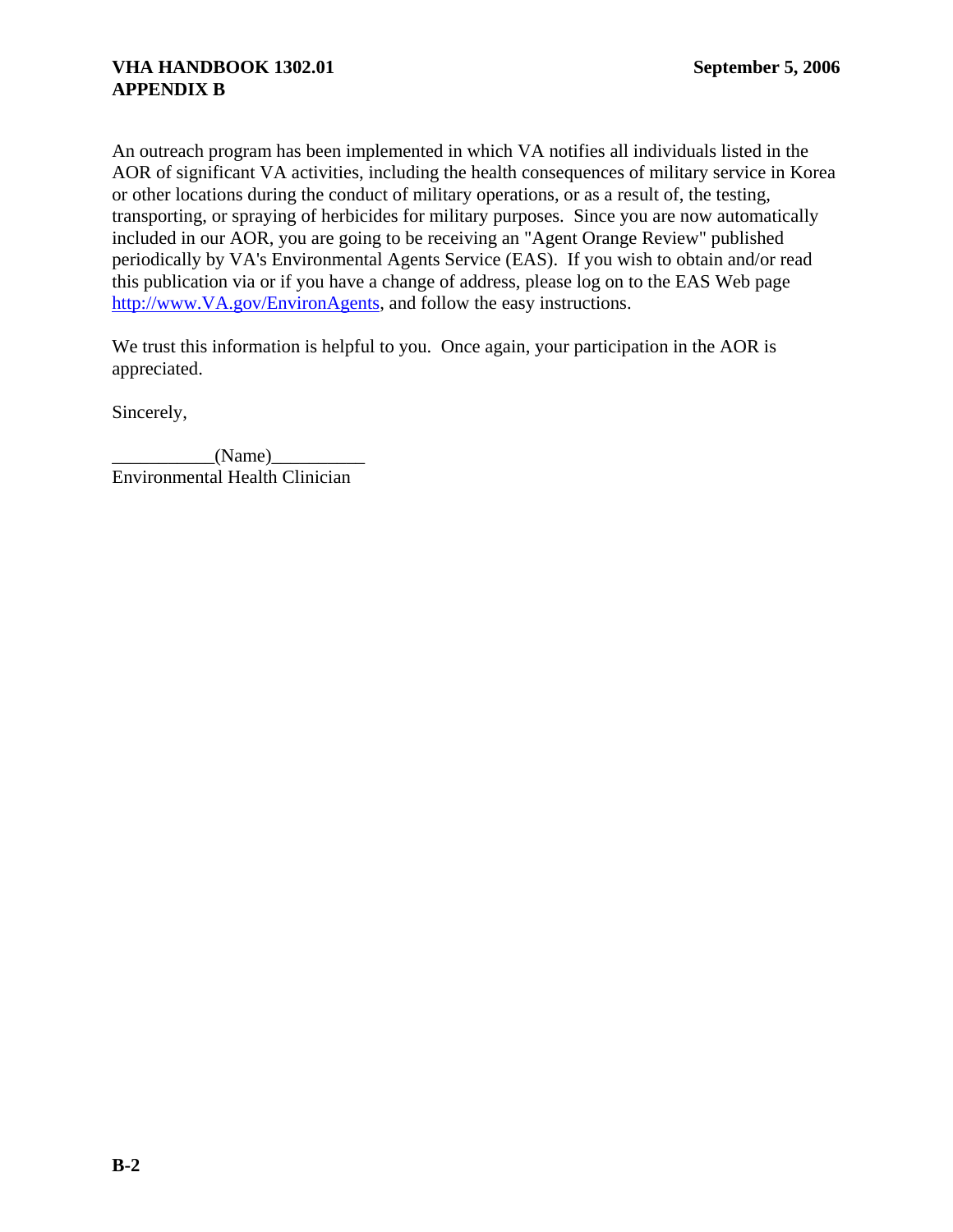#### **SAMPLE AGENT ORANGE FOLLOW-UP LETTER (NO MEDICAL PROBLEMS FOR ALL VETERANS EXPOSED TO AGENT ORANGE OR OTHER HERBICIDES)**

(Date) (Name/Address)

 $Dear$  :

We wish to acknowledge your recent participation in the Department of Veterans Affairs (VA) Agent Orange Health Registry (AOR) Program. This effort is helpful in assisting us to serve you and other veterans who are concerned about the possible health problems which may have resulted from exposure to Agent Orange or other herbicides during the conduct of, or as a result of, the testing, transporting, or spraying of herbicides for military purposes.

As discussed at the conclusion of your visit, results of your examination and laboratory tests indicate that there are no detectable medical problems. At this time you have no reason to be concerned about any adverse health effects resulting from your service in Vietnam, and/or Korea and/or other locations during the conduct of, or as a result of, the testing, transporting, or spraying of herbicides for military purposes. However, in the future, if you have a medical problem, I would encourage you to seek the help and advice of your nearest A medical center or outpatient clinic. You may reach us at telephone number ( phone number ). You may also contact a VA Helpline by calling 1-800-749-8387.

To receive health care, veterans generally must be enrolled with VA. They may enroll at any time, if eligible. Additional information on enrollment, including enrollment forms and online applications, also can be found on the Internet at<http://www.va.gov/elig/>, or call one of the following toll-free telephone numbers:

- 1 Veterans Benefits Representative at: 1-800-827-1000 (for information on filing claims); or
- 2. Veterans Health Benefits Service Center at: 1-877-222-VETS (8387).

The results of your examination are maintained by VA.

If a non-VA physician subsequently evaluates you, you are encouraged to have your non-VA physician provide VA with any additional diagnoses. This information is to be included in your health record as well as the AOR.

An outreach program has been implemented whereby VA notifies all individuals listed in the AOR of significant VA activities, including research on the health consequences of military service in Korea and/or the Republic of Vietnam during the Vietnam era and/or other locations during the conduct of, or as a result of, the testing, transporting, or spraying of herbicides for military purposes. Since you are now included in our AOR, you are going to be receiving an "Agent Orange Review" which is published periodically by VA's Environmental Agents Service (EAS). If you wish to obtain and/or read this publication via Internet, or if you have a change of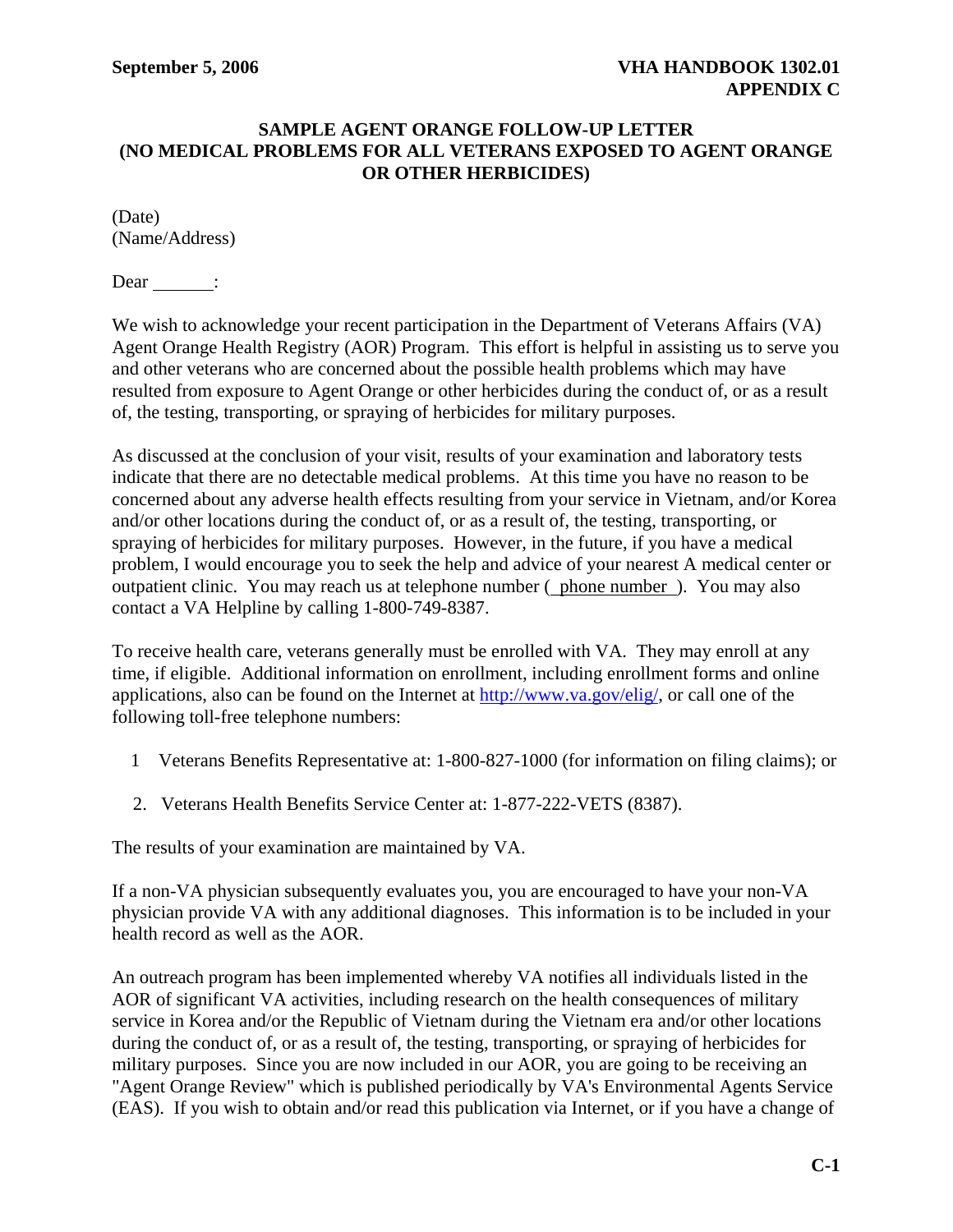# **VHA HANDBOOK 1302.01 September 5, 2006 APPENDIX C**

address, please log in to Web page [http://www.VA.gov/EnvironAgents](http://www.va.gov/EnvironAgents) and follow the easy instructions.

We trust this information is helpful to you. Once again, your participation in the AOR is appreciated.

Sincerely,

 $(Name)$ Environmental Health Clinician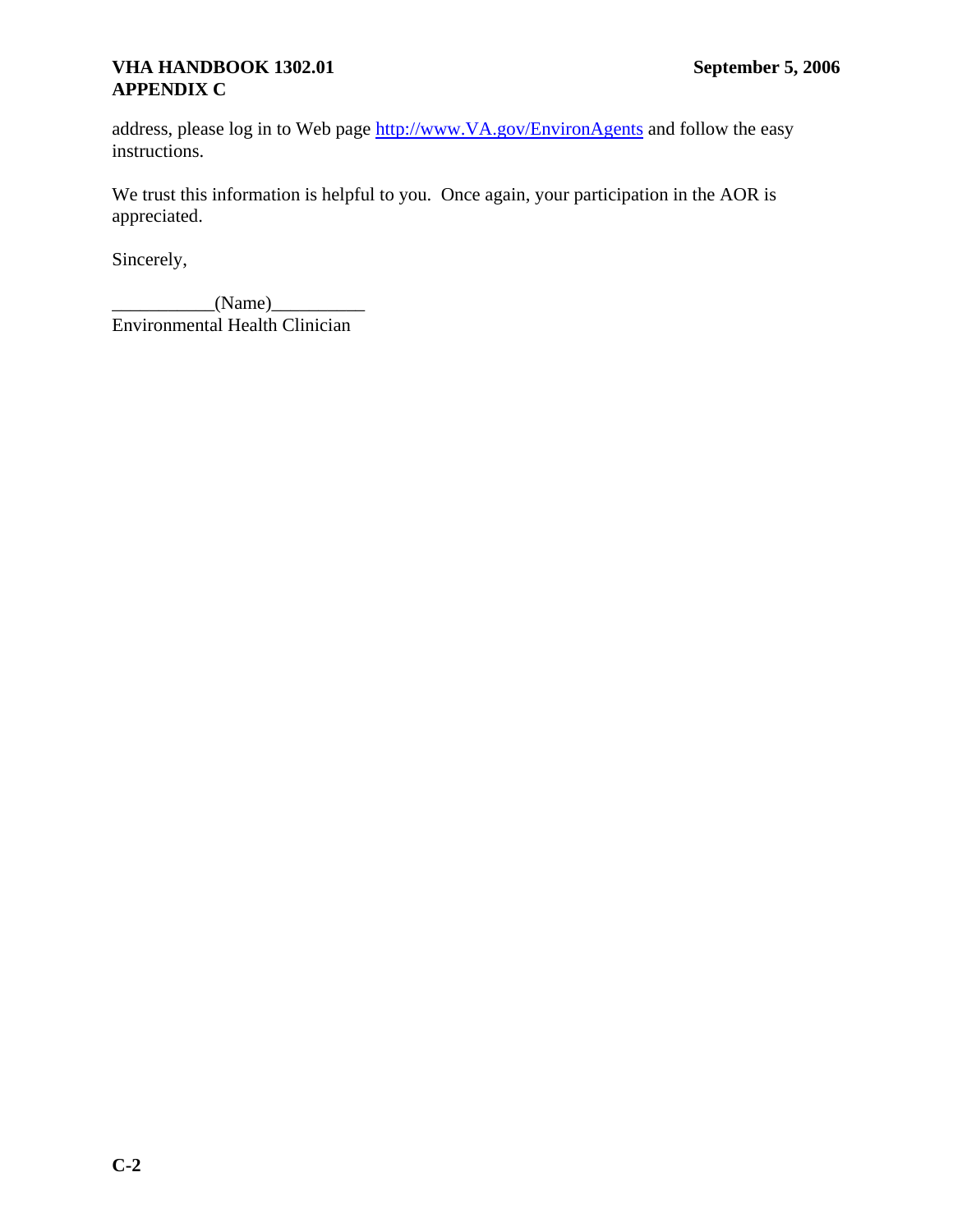# **DEFINITIONS AND ACRONYMS**

**1. Austin Automation Center (AAC).** The AAC, Austin, TX, is the location of the Agent Orange Registry database.

**2. Agent Orange.** Agent Orange is a term used to describe an herbicide or defoliant, used in Vietnam, Korea, and other service areas. It was composed of two active ingredients, 2,4-D and 2,4,5-T. The name "Agent Orange" came from the orange stripe on the storage drums.

**3. Agent Orange Health Registry (AOR).** The AOR is a computerized index of veteran participants, and the coded findings of the Agent Orange Program physical examinations, including related diagnostic results. This AOR is managed centrally by the Environmental Agents Service (EAS) in the Department of Veterans Affairs (VA) Central Office and entered into a database by the AAC.

# **4. Basic Metabolic Panel (BMP).**

#### **5. Chief of Staff (COS).**

**6. Comprehensive Metabolic Panel (CMP).** 

#### **7. Computerized Patient Record System (CPRS).**

**8. Defoliant.** A defoliant is a chemical preparation used to defoliate plants.

**9. Defoliate.** Defoliate means to lose leaves or to strip off leaves; to destroy an area of jungle, forest, etc., by chemical sprays in order to remove places of concealment of enemy forces.

#### **10. Department of Defense (DOD).**

#### **11. Department of Veterans Affairs (VA).**

#### **12. Digital Rectal Examinations (DRE).**

# **13. Demilitarized Zone (DMZ).**

**14. Dioxin.** A family of chlorinated compounds produced as by-products in the manufacture of Agent Orange herbicides (see par. 29; 2,3,7,8-tetrachlorodibenzo-para-dioxin (TCDD)).

# **15. Doctor of Osteopathy (D.O.).**

# **16. Doctor of Medicine (M.D.).**

# **17. DOD Form 2161, Referral for Civilian Care.**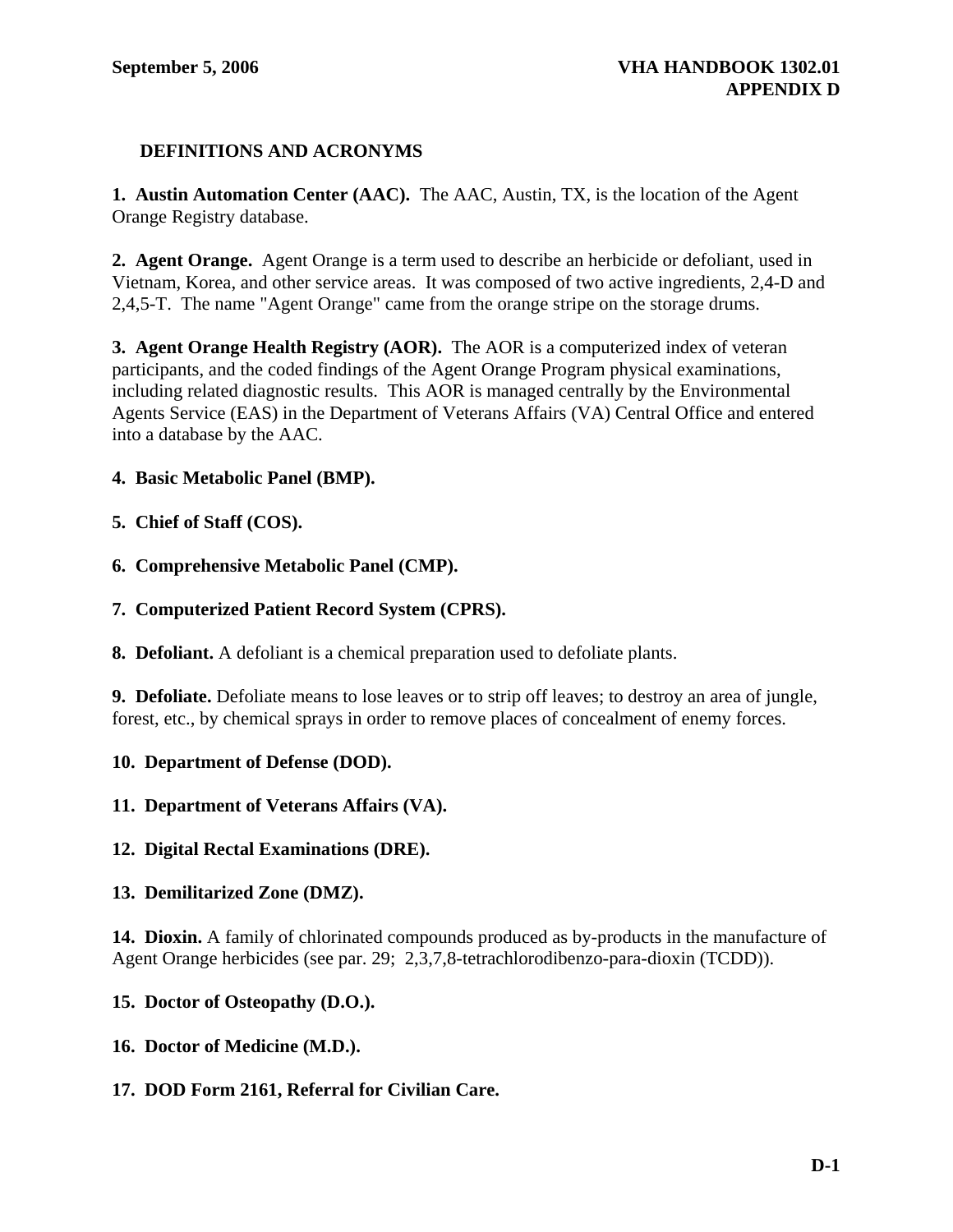# **VHA HANDBOOK 1302.01 September 5, 2006 APPENDIX D**

**18. Environmental Agents Service (EAS).** The EAS, VA Central Office, has the responsibility to coordinate and monitor all Veterans Health Administration (VHA) activities, research and otherwise, relating to the Agent Orange issue. All policy and clinical questions relating to the potential effects of herbicides need to be referred to this office. *NOTE: Questions relating to eligibility of veterans or treatment of active duty personnel need to be referred to the Business Office (163), VA Central Office.* 

**19. Facility.** A facility is a VA entity that provides AOR examinations to any eligible United States veteran or active duty personnel who may have been exposed to dioxin or other toxic substances in an herbicide or defoliant during the conduct of, or a result of, the testing, transporting, or spraying of herbicides for military purposes.

**20. Follow-up Examination.** The follow-up examination is an examination that is performed subsequent to the initial (first) examination. Data from completed copies of the follow-up health registry examination worksheets are transmitted to the AAC via Web site [http://vaww.registries.aac.va.gov.](http://vaww.registries.aac.va.gov/)

**21. Herbicide.** An herbicide is a substance or preparation used to destroy vegetation.

**22. Initial Examination.** The initial health registry examination is the first physical examination provided to eligible veterans. Data from completed copies of the initial health registry examination worksheets are transmitted via Web site AAC [http://vaww.registries.aac.va.gov](http://vaww.registries.aac.va.gov/) for the purpose of entering a veteran into the AOR system. The original code sheet is filed in the veteran's health record.

**23. Non-service Connected (NSC).** A veteran with no disabilities rated as service-connected by VA.

**24. National Academy of Sciences (NAS).** 

**25. Nurse Practitioner (NP).** 

**26. Physician's Assistant (PA).**

**27. Porphyria Cutanea Tarda (PCT).** PCT is a metabolic disorder characterized by thinning and blistering of the skin in sun-exposed areas.

**28. Prisoner of War (POW).**

**29**. **Records Control Schedule 10-1 (RCS 10-1).** The RCS 10-1 is a document supplying information regarding VHA record retention and disposition.

**30. Tetrachlorodibenzo-para-dioxin (TCDD)-2,3,7,8.** TCDD is an abbreviation for a specific dioxin which was an impurity or contaminate, created in the manufacturing process for producing Agent Orange. This contaminate of some herbicides was used in the Republic of Vietnam, on a strip of land just south of the demilitarized zone (DMZ) and north of the Civilian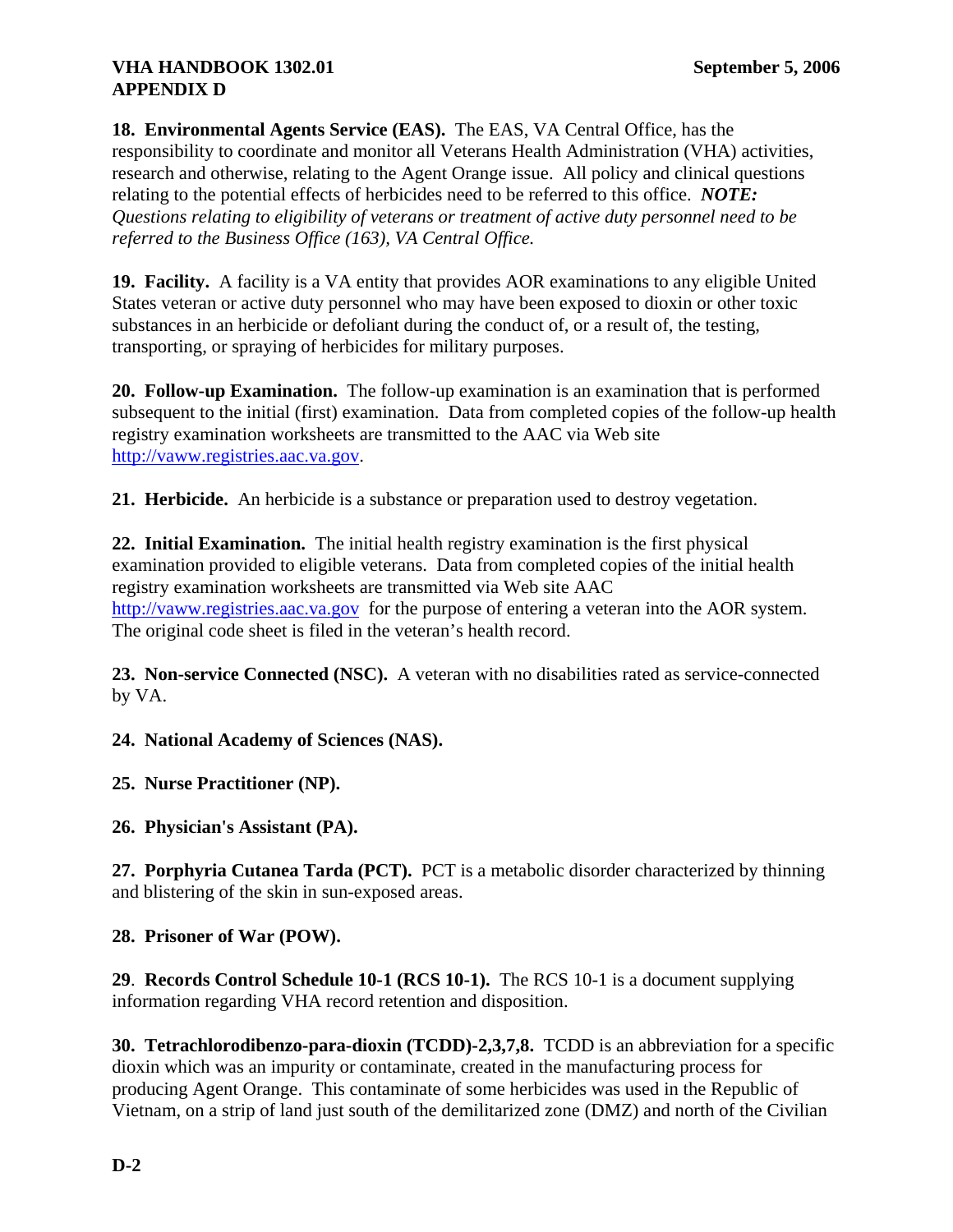Control Line in Korea, and in other locations during the conduct of, or as a result of, the testing, transporting, or spraying of herbicides for military purposes.

**31. The International Classification of Diseases - 9th Edition, Clinical Modification (ICD-9- CM).** The ICD-9-CM provides standardized classification of diseases.

**32 Toxicity.** Toxicity is the relative or specific degree of being harmful.

**33. Service Connected (SC).** Veterans' disabilities that have been adjudicated as related to military service.

**34. Social Security Number (SSN).** 

**35. Veterans Benefits Representative (VBR).** 

#### **36. Veterans Health Administration (VHA).**

**37. Veterans Health Record (VHR).** This file contains health records relating to patient identify, diagnosis, prognosis, or treatment at a VA health care facility.

#### **38. Veterans Integrated Service Network (VISN).**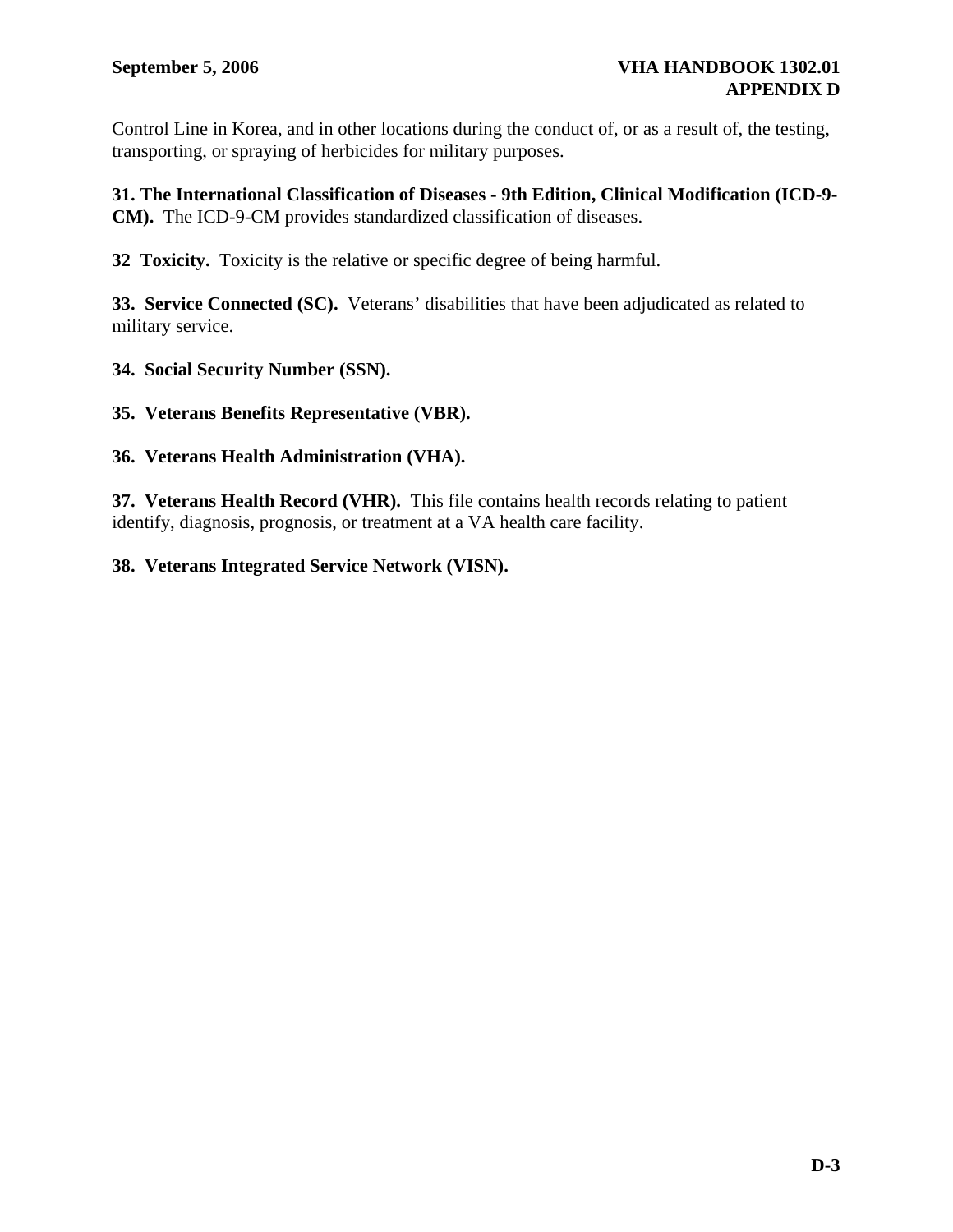#### **INSTRUCTIONS FOR COMPLETING AND ACCESSING VA AGENT ORANGE HEALTH REGISTRY WORKSHEETS**

#### **1. General Instructions for Completing Department of Veterans Affairs (VA) Agent Orange Health Registry Worksheets**

 a. All Agent Orange Health Registry (AOR) worksheet data are required to be entered into the AOR database located at the Austin Automation Center (AAC) via the Environmental Agents Service (EAS) Web site at [http://vaww.registries.aac.va.gov.](http://vaww.registries.aac.va.gov/) Blank health registry worksheets are available on this Web site and a User's Guide with a Table of Contents provides instructions to:

- (1) How to Get Access to EAS Registries.
- (2) EAS Registries Logon.
- (3) Main.
- (4) Patients.
- (5) Exams.
- (6) Agent Orange Exam.
- (7) Depleted Uranium Exam.
- (8) Gulf War Exam.
- (9) Gulf War Phase II.
- (10) Ionizing Radiation.
- (11) Reports.
- (12) Appendix A Sample 9957 for EAS Coordinator.
- (13) Appendix B Sample 9957 for EAS Coder.
- (14) Appendix C Sample 9957 for EAS Clinician.
- (15) Appendix D Sample 9957 for EAS Depleted Uranium Follow-up.
- (16) Sample Worksheets.

*NOTE: As of September 30, 2003, the AAC no longer accepted hard copies of code sheets (now identified as worksheets) mailed to their offices in Austin, TX.*